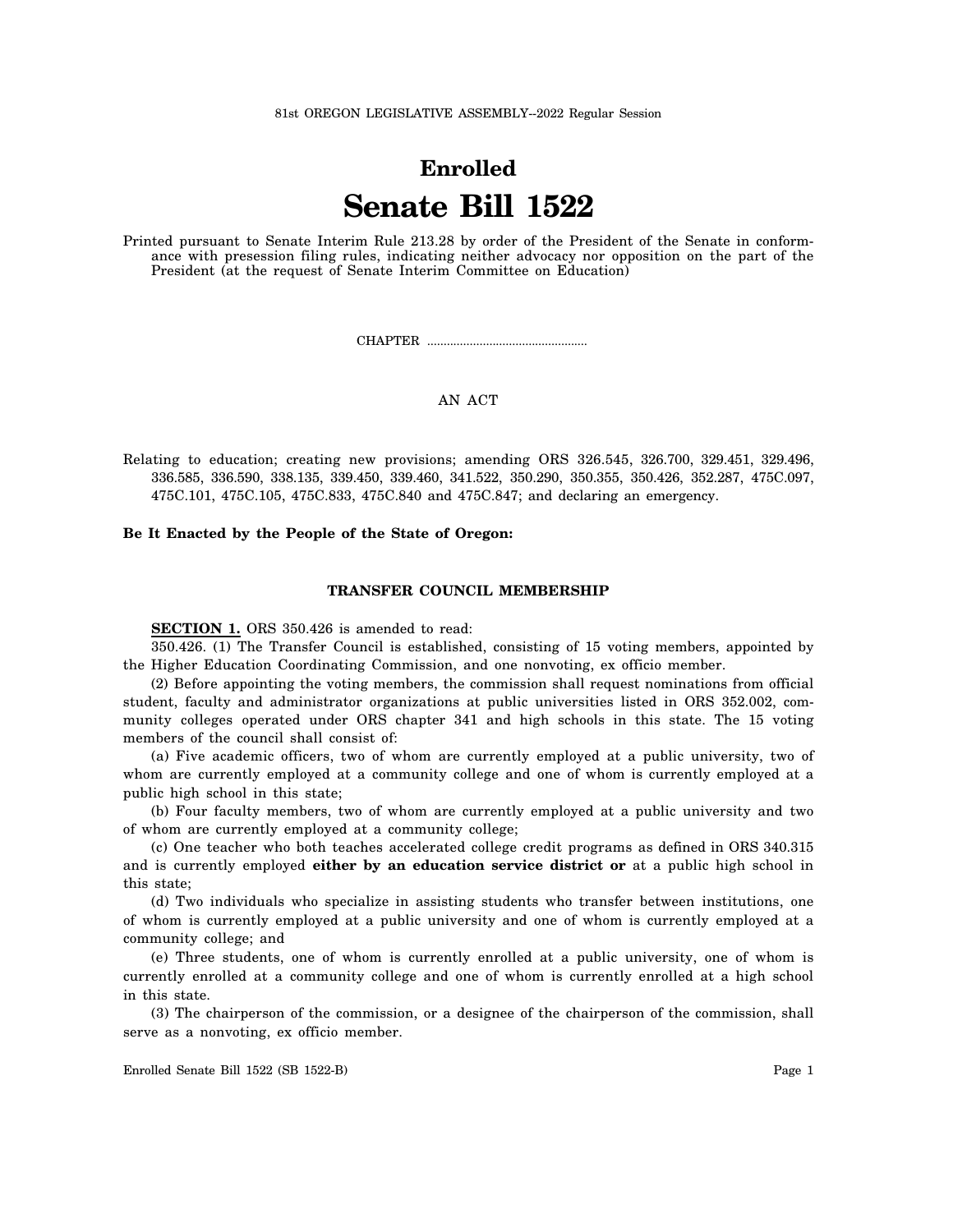(4)(a) The term of office of each voting member of the council is two years. Before the expiration of the term of a member, the commission shall appoint a successor. A member is eligible for reappointment.

(b) In order to serve as a member of the council, an individual must at all times meet the qualifications for the appointment. If at any time a member fails to meet the qualifications for the member's appointment, the position is vacant.

(c) If there is a vacancy for any cause, the commission shall make an appointment to become immediately effective for the unexpired term.

(5)(a) The council:

(A) Shall select one or more of its members as chairperson or as cochairpersons; and

(B) May establish, in the manner set forth in this subsection, one or more subcommittees for the purpose of advising the council on how to best fulfill its duties.

(b) For a subcommittee established under this subsection that will make recommendations to the council on a subject that will be submitted by the council to the commission under ORS 350.429  $(1)(d)(A)$  to  $(D)$ , the council may appoint any faculty member who is employed by a public university listed in ORS 352.002 or a community college operated under ORS chapter 341, provided that the subcommittee consists of equal numbers of faculty from public universities and community colleges.

(c) For a subcommittee established under this subsection that will not make recommendations to the council on a subject that will be submitted by the council to the commission under ORS  $350.429$  (1)(d)(A) to (D), the council may appoint any individual employed by a public university listed in ORS 352.002 or a community college operated under ORS chapter 341, including faculty, registrars, academic advisors and academic administrators.

(d) Appointment to a subcommittee established under this subsection does not entitle an individual to vote as a member of the council.

(6)(a) A majority of the voting members of the council constitutes a quorum for the transaction of business.

(b)(A) Except as provided in subparagraph (B) of this paragraph, official action by the council requires the approval of a majority of the voting members of the council.

(B) Official action by the council on recommendations to be made to the commission under ORS  $350.429$  (1)(d)(A) to (D) requires the approval of three-fifths of the voting members of the council.

(c) Two or more voting members of the council who disagree with recommendations that are submitted to the commission under ORS 350.429 (1)(d)(A) to (D) may jointly submit a minority report to the commission that contains alternate recommendations. A minority report created under this paragraph shall be submitted to the commission with the majority recommendations.

(7)(a) A majority of the members of a subcommittee established under subsection (5) of this section constitutes a quorum for the transaction of business of the subcommittee.

(b)(A) Except as provided in subparagraph (B) of this paragraph, official action by a subcommittee established under subsection (5) of this section requires approval of a majority of the members of the subcommittee.

(B) Official action by a subcommittee on recommendations to be made to the council on a subject that will be submitted by the council to the commission under ORS  $350.429 \text{ (1)(d)(A)}$  to (D) requires the approval of three-fifths of the members of the subcommittee.

(c) Two or more members of a subcommittee who disagree with recommendations that are submitted to the council on a subject that will be submitted by the council to the commission under ORS 350.429 (1)(d)(A) to (D) may jointly submit a minority report to the council that contains alternate recommendations. A minority report created under this paragraph shall be submitted to the council with the majority recommendations.

(8)(a) The council shall meet at least every three months at a place, day and hour determined by the chairperson or cochairpersons.

(b) In addition to the meetings required under paragraph (a) of this subsection, the commission may call a meeting of the council if the commission finds a meeting to be necessary and a meeting is not called by the chairperson or cochairpersons.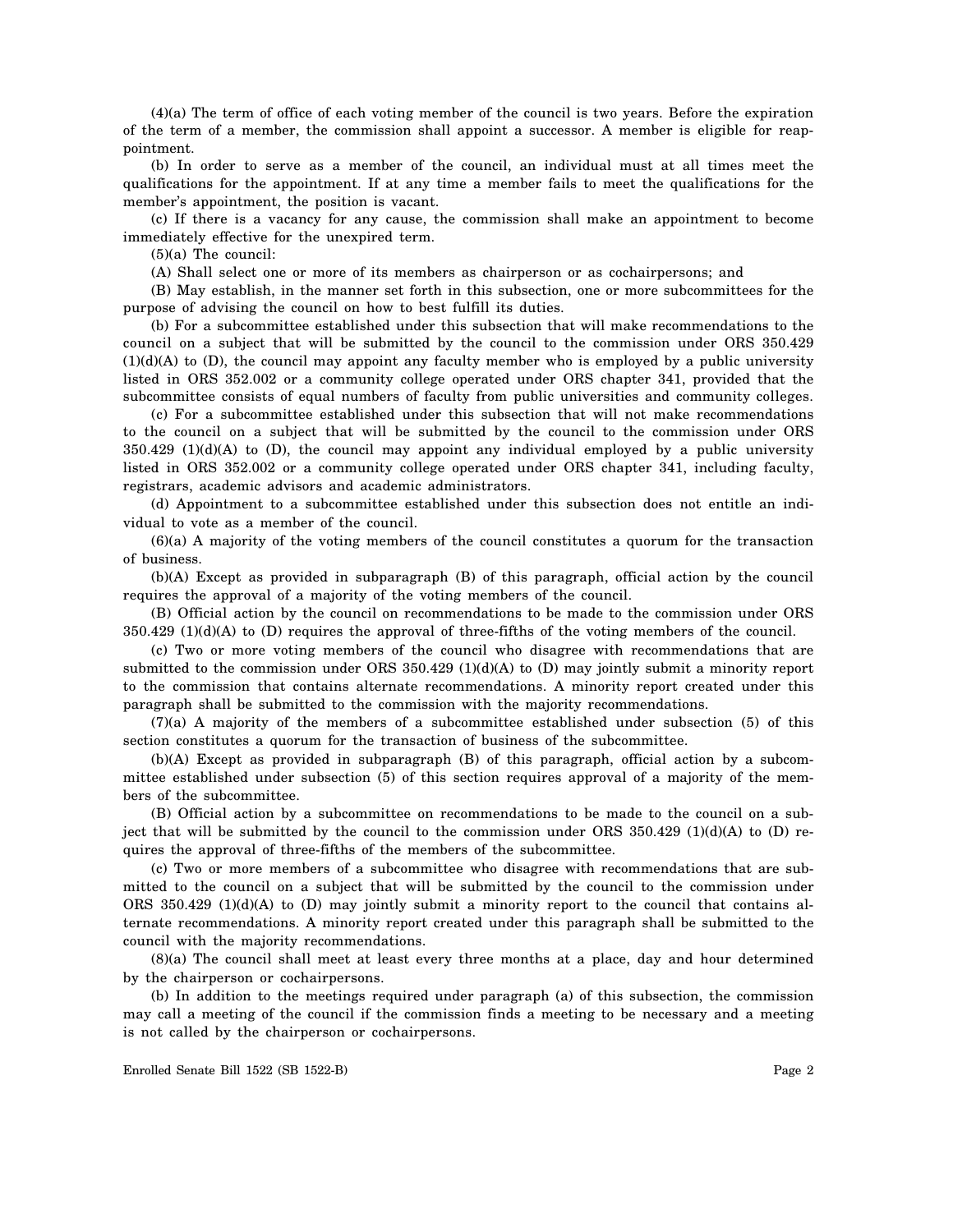# **IN-STATE TUITION PROVISIONS**

**SECTION 2.** ORS 350.290 is amended to read:

350.290. (1) A public university listed in ORS 352.002 or a community college shall charge an enrolled student who is not a resident of this state and who is attending classes as an undergraduate or graduate student on a public university or community college campus in this state tuition and fees no greater than the resident rate if the student:

(a)(A) Served in the Armed Forces of the United States;

(B) Was relieved or discharged from that service with either an honorable discharge or a general discharge under honorable conditions; and

(C) Provides proof that the student has established a physical presence in Oregon within 12 months of being enrolled at the public university or community college;

(b) Was, or is the dependent of, a resident of Oregon who left the state within the previous five years in order to serve, and who subsequently served, in the Armed Forces of the United States or in an international position with the state, the federal government or a humanitarian aid organization; or

(c)(A) Was, or is the dependent of, a resident of Oregon who left the state more than five years ago in order to serve, and who subsequently served, in the Armed Forces of the United States or in an international position with the state, the federal government or a humanitarian aid organization; and

(B) Since leaving the state in the manner provided in subparagraph (A) of this paragraph, has never established residence in another state.

(2) A person who served in the Armed Forces of the United States or in an international position with the state, the federal government or a humanitarian aid organization and who receives federal tuition benefits in excess of the tuition and fees the person is charged under subsection (1) of this section at a public university listed in ORS 352.002 or a community college where the person is enrolled shall pay tuition and fees equal to the federal tuition benefits received.

(3)**(a) Except as provided in paragraph (b) of this subsection,** distance education and selfsupport courses as identified by each public university listed in ORS 352.002 and community college are exempt from the tuition reduction provisions of this section.

**(b) The tuition reduction provisions of this section apply to distance education courses as identified by each public university listed in ORS 352.002 and community college that are taken by a person who:**

**(A) Is eligible to receive the tuition reduction provisions of this section when attending classes as an undergraduate or graduate student on a public university or community college campus in this state; and**

#### **(B) Served in the Armed Forces of the United States.**

**SECTION 3.** ORS 352.287 is amended to read:

352.287. (1) The governing board of a public university listed in ORS 352.002 shall exempt a student who is not a citizen or a lawful permanent resident of the United States from paying nonresident tuition and fees for enrollment as an undergraduate student and as a graduate student in a degree program at a public university listed in ORS 352.002 if the student:

(a) During each of the three years immediately prior to receiving a high school diploma or a modified diploma or leaving school before receiving a high school diploma or a modified diploma, attended an elementary or a secondary school in this state;

(b) During each of the five years immediately prior to receiving a high school diploma or a modified diploma or leaving school before receiving a high school diploma or a modified diploma, attended an elementary or a secondary school in any state or territory of the United States, the District of Columbia or the Commonwealth of Puerto Rico;

(c) Received a high school diploma or a modified diploma from a secondary school in this state or received the equivalent of a high school diploma; and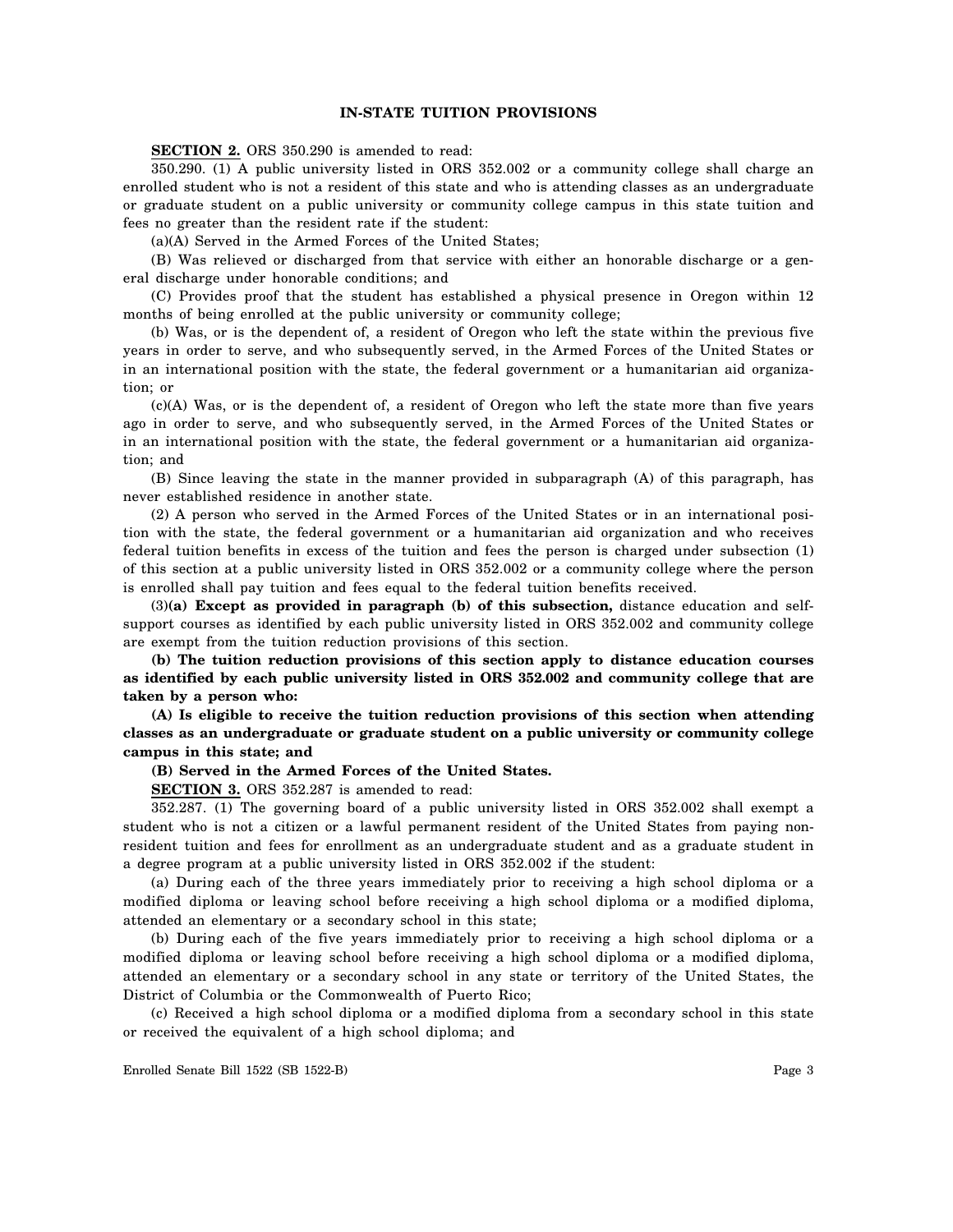(d) Shows intention to become a citizen or a lawful permanent resident of the United States by submitting to the public university the student attends or plans to attend an official copy of the student's application to register with a federal immigration program or federal deportation deferral program or a statement of intent that the student will seek to obtain citizenship as permitted under federal law.

(2) The governing board shall exempt a student who is financially dependent upon a person who is not a citizen or a lawful permanent resident of the United States from paying nonresident tuition and fees for enrollment as an undergraduate student and as a graduate student in a degree program at a public university listed in ORS 352.002 if the student:

(a) During each of the three years immediately prior to receiving a high school diploma or a modified diploma or leaving school before receiving a high school diploma or a modified diploma, attended an elementary or a secondary school in this state and resided in this state with the person upon whom the student is dependent;

(b) During each of the five years immediately prior to receiving a high school diploma or a modified diploma or leaving school before receiving a high school diploma or a modified diploma, attended an elementary or a secondary school in any state or territory of the United States, the District of Columbia or the Commonwealth of Puerto Rico and resided with the person upon whom the student is dependent;

(c) Received a high school diploma or a modified diploma from a secondary school in this state or received the equivalent of a high school diploma; and

(d) For a student who is not already a citizen or lawful permanent resident of the United States, shows intention to become a citizen or a lawful permanent resident of the United States by submitting to the public university the student attends or plans to attend an official copy of the student's application to register with a federal immigration program or federal deportation deferral program or a statement of intent that the student will seek to obtain citizenship as permitted under federal law.

(3) A student who is a citizen or a lawful permanent resident of the United States and who has resided outside of Oregon for more than three years while serving in the Armed Forces of the United States, but who otherwise meets the requirements of subsection (1) or (2) of this section, shall qualify for exemption from nonresident tuition and fees for enrollment as an undergraduate student and a graduate student in a degree program at a public university listed in ORS 352.002 without having to reestablish residency in Oregon.

(4) A student who is a COFA islander and who has not previously established residence in any state or territory of the United States or the District of Columbia other than Oregon shall qualify for exemption from nonresident tuition and fees for enrollment as an undergraduate student and a graduate student in a degree program at a public university listed in ORS 352.002.

(5) A student who is a refugee or special immigrant visa holder and who has not previously established residence in any state or territory of the United States or the District of Columbia other than Oregon shall qualify for exemption from nonresident tuition and fees for enrollment as an undergraduate student and a graduate student in a degree program at a public university listed in ORS 352.002.

(6) The governing board shall adopt standards to implement the provisions of this section.

(7) Not later than July 1 of each year, the Higher Education Coordinating Commission shall report to the Speaker of the House of Representatives, the President of the Senate and the interim committees of the Legislative Assembly with subject matter authority over higher education, for the preceding academic year:

(a) The number of students that applied and were accepted into public universities under subsections (1) to (5) of this section; and

(b) The financial impact of subsections (1) to (5) of this section on public universities listed in ORS 352.002.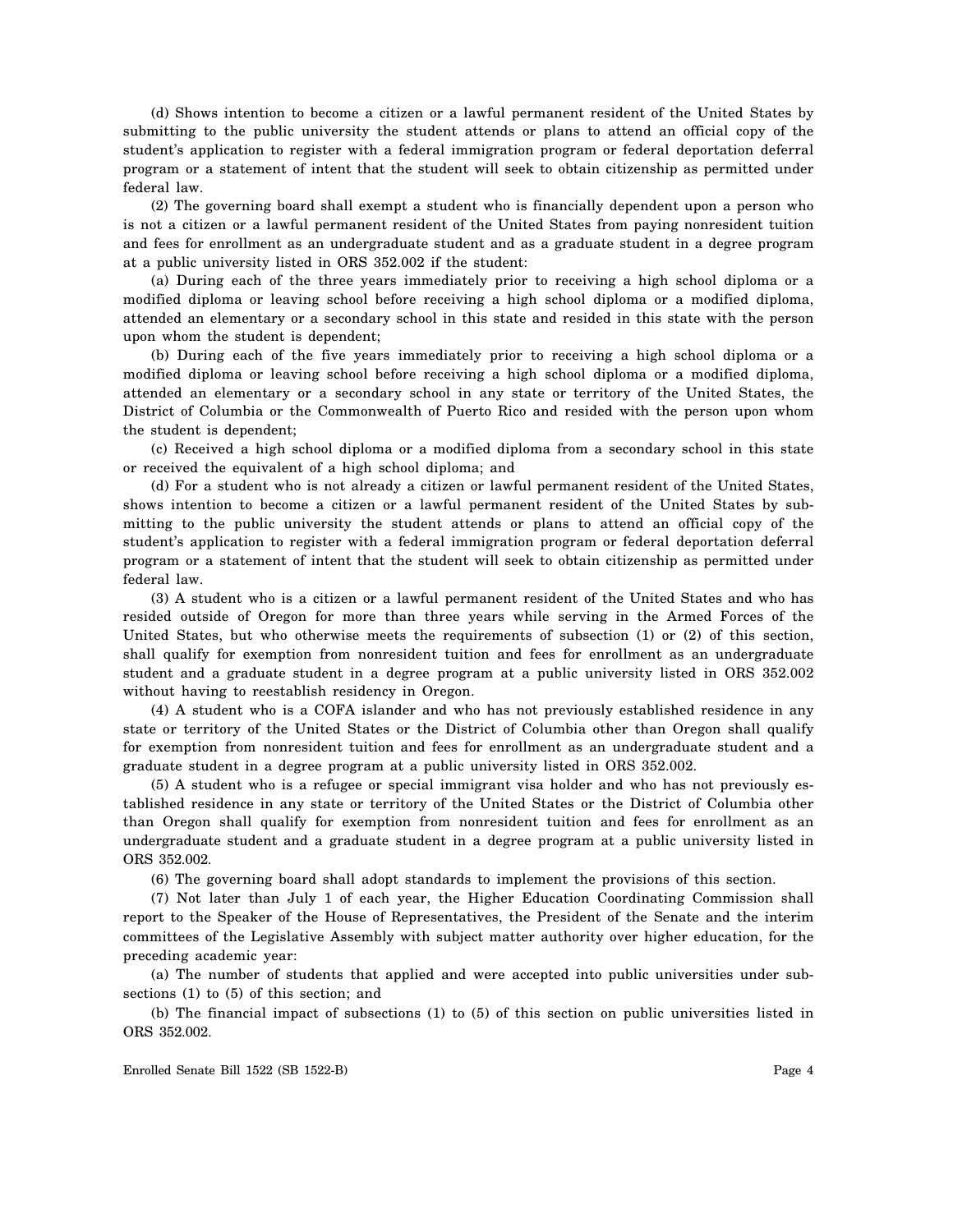(8) A student who is not a citizen or a lawful permanent resident of the United States, or who is a refugee, special immigrant visa holder or COFA islander, is eligible to receive scholarships and other financial aid from public universities listed in ORS 352.002.

(9) As used in this section:

(a) "COFA islander" means an individual who legally entered the United States under a Compact of Free Association treaty between the United States and any of the following countries:

(A) The Republic of Palau;

(B) The Republic of the Marshall Islands; or

(C) The Federated States of Micronesia.

(b) "Refugee" means an individual who is granted refugee status for admission to the United States by the United States Citizenship and Immigration Services.

(c) "Special immigrant visa holder" means**:**

**(A)** An individual from Iraq or Afghanistan who was provided with the status of special immigrant by the United States Department of Homeland Security under:

[*(A)*] **(i)** Section 1059(a) of the National Defense Authorization Act for Fiscal Year 2006, P.L. 109-163, 119 Stat. 3444;

[*(B)*] **(ii)** Section 1244(b) of the Refugee Crisis in Iraq Act of 2007, P.L. 110-181, 122 Stat. 397; or

[*(C)*] **(iii)** Section 602(b) of the Afghan Allies Protection Act of 2009, P.L. 111-8, 123 Stat. 807[*.*]**; or**

**(B) An individual who is granted humanitarian parole, asylum, conditional permanent residency or temporary protected status by the United States Department of Homeland Security or other federal agency.**

# **CONTACT-SHARING REQUIREMENT FOR GRADUATE STUDENT EMPLOYEES**

**SECTION 4. (1) Each public university listed in ORS 352.002 shall develop a form for graduate students enrolled at the public university who wish to be employed by the public university that:**

**(a) Requires the graduate student to provide the contact information described in ORS 243.804 (4)(a)(B); and**

**(b) Waives any privacy rights to, and authorizes the public university to disclose, the information described in paragraph (a) of this subsection.**

**(2) As a condition of employment, any graduate student who is employed by a public university must:**

**(a) Provide the contact information described in subsection (1)(a) of this section; and**

**(b) Sign the consent described in subsection (1)(b) of this section to authorize the public university to release the contact information that is part of the employment record.**

# **YOUTH CORRECTIONS EDUCATION PROGRAM AND JUVENILE DETENTION EDUCATION PROGRAM**

#### **SECTION 5.** ORS 329.451 is amended to read:

329.451. (1)(a) At or before grade 12, a school district or public charter school shall award a high school diploma to a student who completes the requirements established by subsection (2) of this section.

(b) A school district or public charter school shall award a modified diploma to a student who satisfies the requirements established by subsection (7) of this section, an extended diploma to a student who satisfies the requirements established by subsection (8) of this section or an alternative certificate to a student who satisfies the requirements established by subsection (9) of this section.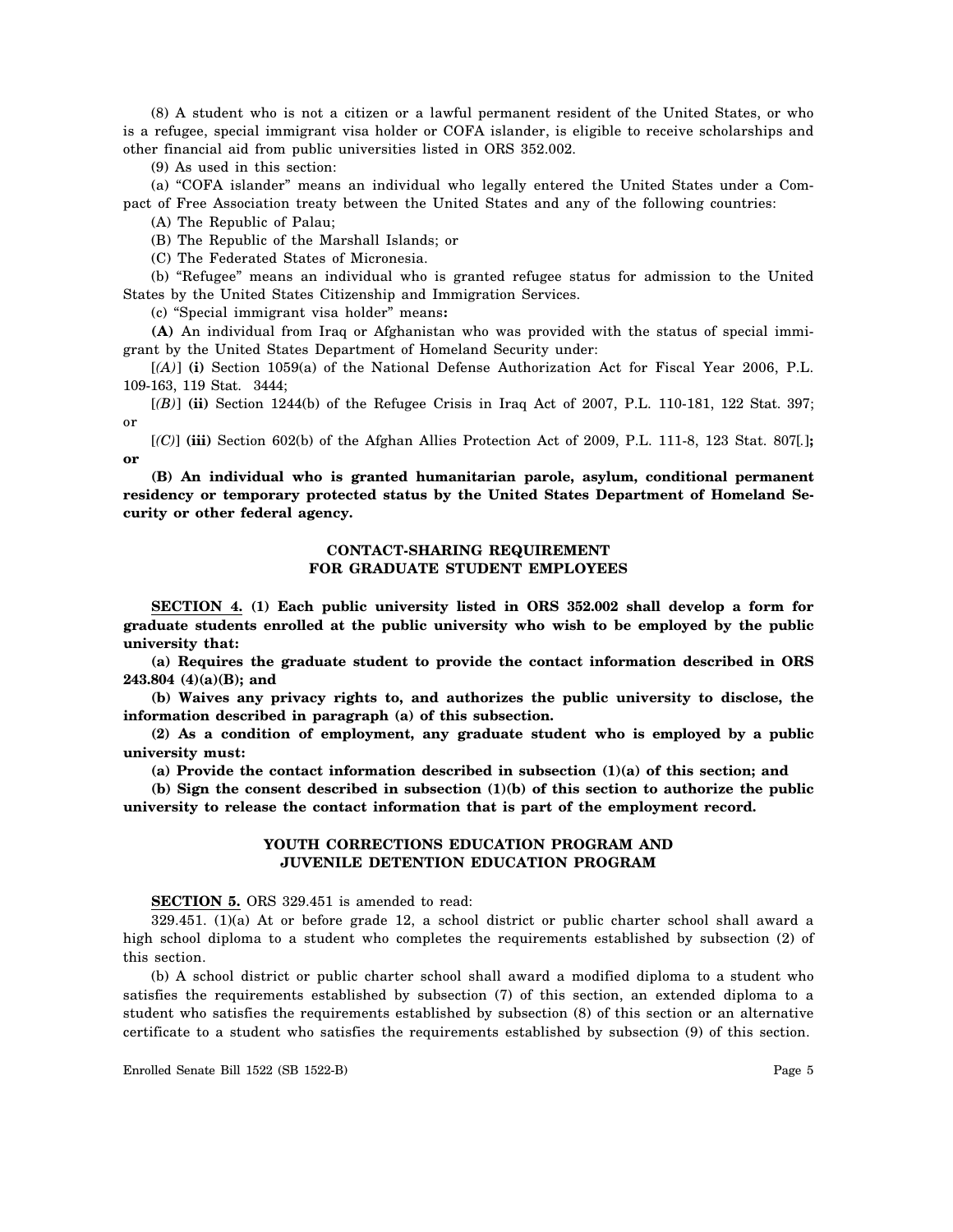(c) A school district or public charter school may not deny a student who has the documented history described in subsection (7)(b) or (8)(b) of this section the opportunity to pursue a diploma with more stringent requirements than a modified diploma or an extended diploma for the sole reason that the student has the documented history.

(d) A school district or public charter school may award a modified diploma or extended diploma to a student only upon receiving consent as provided by subsection (6) of this section.

(2)(a) In order to receive a high school diploma from a school district or public charter school, a student must satisfy the requirements established by the State Board of Education and the school district or public charter school and, while in grades 9 through 12, must complete at least:

(A) Twenty-four total credits;

(B) Three credits of mathematics; and

(C) Four credits of language arts.

(b) If a school district or public charter school requires a student to complete more than 24 total credits, as provided by paragraph (a)(A) of this subsection, the school district or public charter school may only require the student to complete additional credits for:

(A) Subjects for which the State Board of Education has established academic content standards under ORS 329.045;

(B) Courses provided as part of a career and technical education program; or

(C) Courses that provide, or qualify to provide, credit at post-secondary institutions of education. (c)(A) A school district or public charter school that requires students to satisfy any requirements not specified by paragraph (a) of this subsection or by rule of the State Board of Education must grant to a student a waiver of the requirements established by the school district or public charter school if the student is or, at any time from grade 9 to 12, was:

(i) A foster child, as defined in ORS 30.297;

(ii) Homeless, as determined under rules adopted by the State Board of Education based on standards adopted by the Department of Human Services;

(iii) A runaway, as determined under rules adopted by the State Board of Education based on standards adopted by the Department of Human Services;

(iv) A child in a military family covered by the Interstate Compact on Educational Opportunity for Military Children, as determined under rules adopted by the State Board of Education;

(v) A child of a migrant worker, as determined under rules adopted by the State Board of Education; or

(vi) Enrolled in the Youth Corrections Education Program or the Juvenile Detention Education Program.

(B)**(i)** For any student identified under subparagraph (A) of this paragraph, a school district or public charter school must accept any credits earned by the student in [*another school district or public charter school*] **an educational program in this state** and apply those credits toward requirements specified by paragraph (a) of this subsection or by rule of the State Board of Education if the credits satisfied those requirements in that [*other school district or public charter school.*] **educational program in this state.**

**(ii) As used in this subparagraph, "educational program in this state" means an educational program that is:**

**(I) Provided by a school district, a public charter school, the Youth Corrections Education Program or the Juvenile Detention Education Program; or**

**(II) Funded as provided by ORS 343.243 for students in a long term care or treatment facility described in ORS 343.961 or a hospital identified in ORS 343.261.**

(3) A student providing work samples to demonstrate proficiency in Essential Learning Skills as may be required under subsection (2) of this section must be allowed to use accommodations described in the student's individualized education program or the student's plan developed in accordance with section 504 of the Rehabilitation Act of 1973, 29 U.S.C. 794. As used in this subsection, the term "accommodations":

(a) Includes, but is not limited to: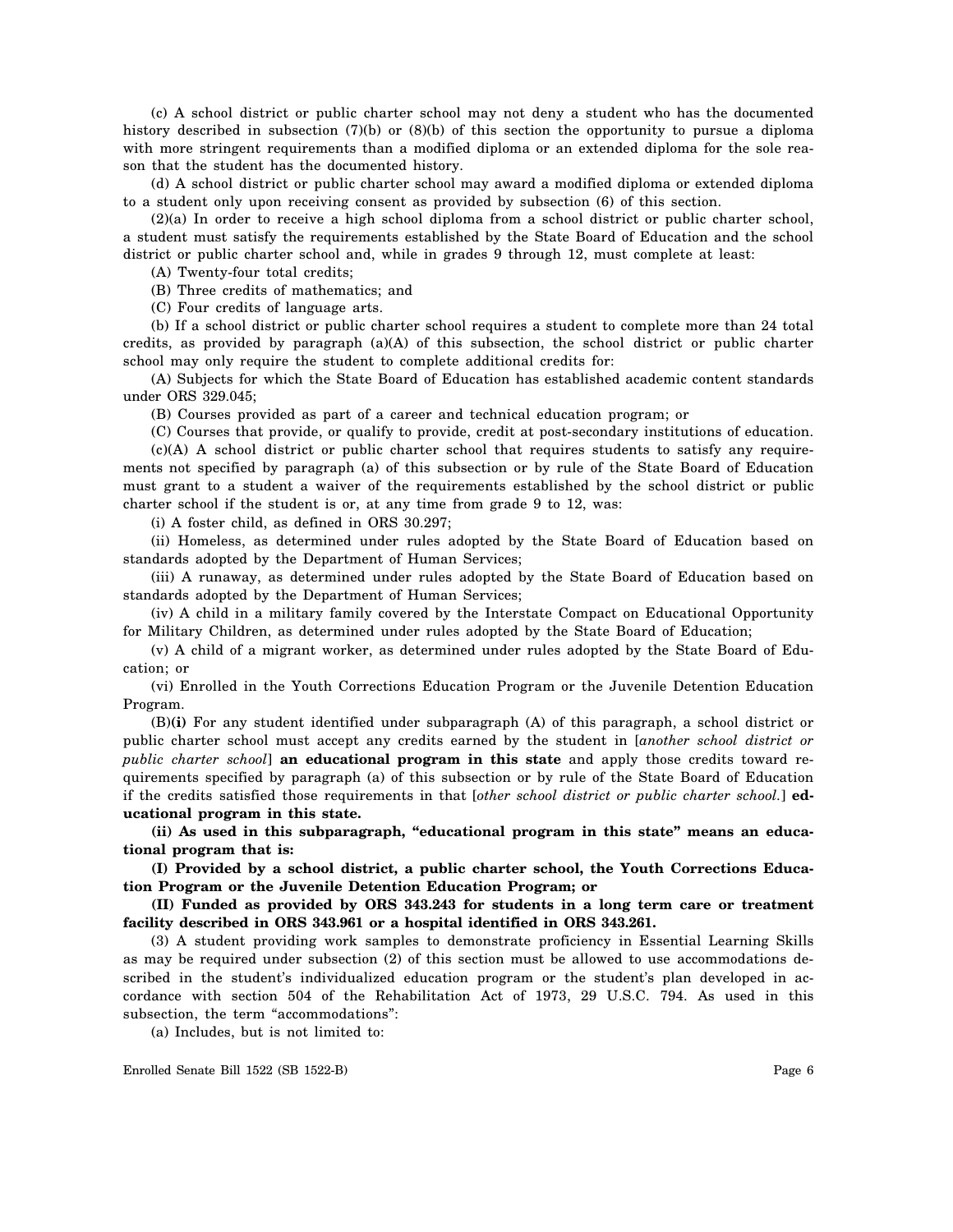(A) Additional time to demonstrate proficiency.

(B) The ability to demonstrate proficiency in an alternative location that is secure and proctored.

(C) The use of text-to-speech or speech-to-text technology or other assistive technology.

(b) Does not include modifications that lower the proficiency standards or that are used solely to earn modified credit.

(4) A student may satisfy the requirements of subsection (2) of this section in less than four years. If a student satisfies the requirements of subsection (2) of this section and a school district or public charter school has received consent as provided by subsection (6) of this section, the school district or public charter school shall award a high school diploma to the student.

(5) If a school district or public charter school has received consent as provided by subsection (6) of this section, the school district or public charter school may advance the student to the next grade level if the student has satisfied the requirements for the student's current grade level.

 $(6)(a)$  For the purpose of receiving consent as provided by subsections  $(1)(d)$ ,  $(4)$  and  $(5)$  of this section, consent shall be provided by:

(A) The parent or guardian of the student, if the student:

(i) Is under 18 years of age and is not emancipated pursuant to ORS 419B.550 to 419B.558; or

(ii) Has been determined not to have the ability to give informed consent regarding the student's education pursuant to a protective proceeding under ORS chapter 125; or

(B) The student, if the student is 18 years of age or older or is emancipated pursuant to ORS 419B.550 to 419B.558.

(b) For the purpose of awarding a modified diploma or extended diploma as provided by subsection (1)(d) of this section or of awarding a high school diploma as provided by subsection (4) of this section, consent must be received during the school year for which the diploma will be awarded.

(7) A school district or public charter school shall award a modified diploma only to students who have demonstrated the inability to meet the full set of academic content standards for a high school diploma with reasonable modifications and accommodations. To be eligible for a modified diploma, a student must:

(a) Satisfy the requirements for a modified diploma established by the State Board of Education; and

(b) Have a documented history of an inability to maintain grade level achievement due to significant learning and instructional barriers or have a documented history of a medical condition that creates a barrier to achievement.

(8) A school district or public charter school shall award an extended diploma only to students who have demonstrated the inability to meet the full set of academic content standards for a high school diploma with reasonable modifications and accommodations. To be eligible for an extended diploma, a student must:

(a) While in grade nine through completion of high school, complete 12 credits, which may not include more than six credits earned in a self-contained special education classroom and shall include:

(A) Two credits of mathematics;

(B) Two credits of language arts;

(C) Two credits of science;

(D) Three credits of history, geography, economics or civics;

(E) One credit of health;

(F) One credit of physical education; and

(G) One credit of the arts or a world language; and

(b) Have a documented history of:

(A) An inability to maintain grade level achievement due to significant learning and instructional barriers;

(B) A medical condition that creates a barrier to achievement; or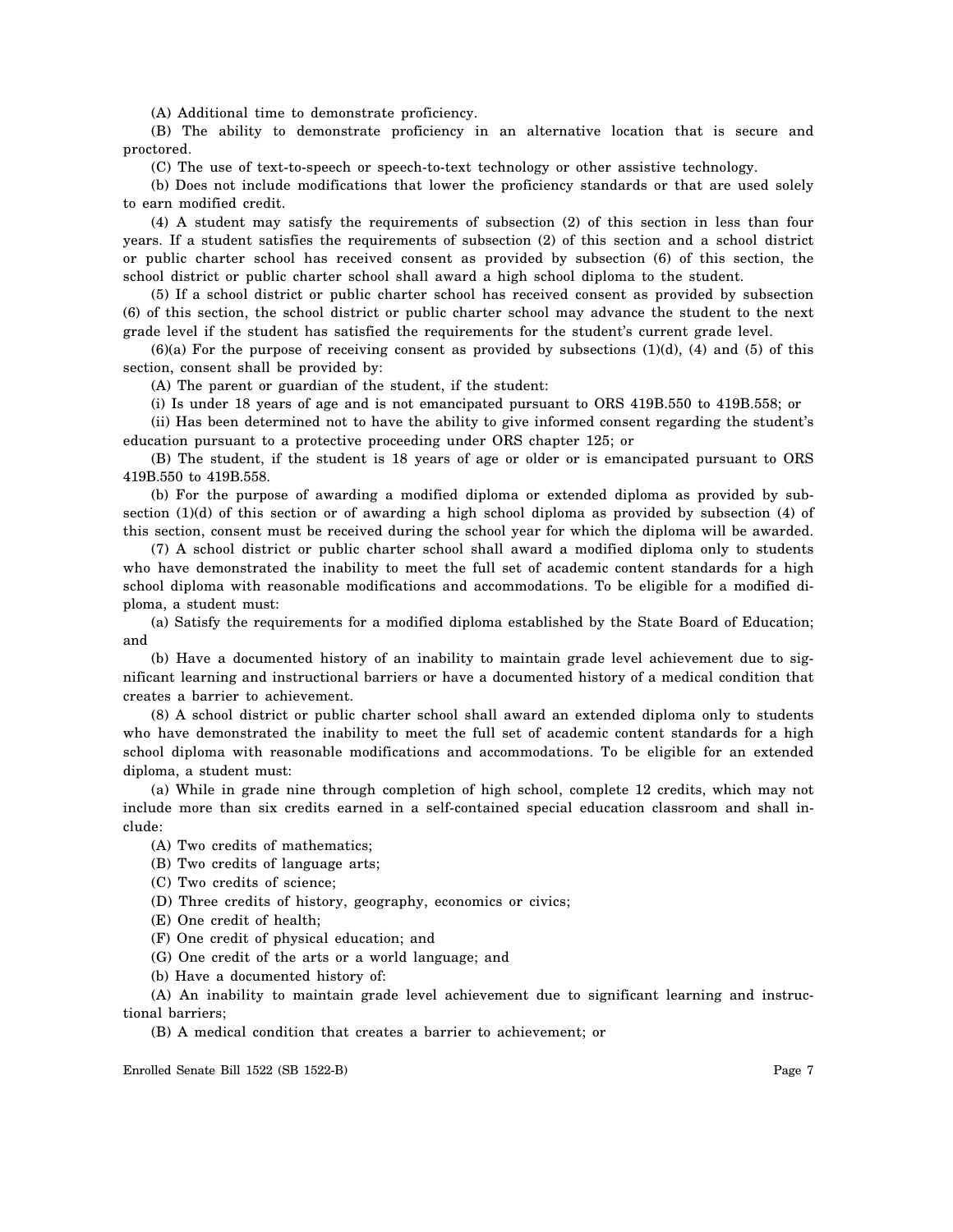(C) A change in the student's ability to participate in grade level activities as a result of a serious illness or injury that occurred after grade eight.

(9) A school district or public charter school shall award an alternative certificate to a student who does not satisfy the requirements for a high school diploma, a modified diploma or an extended diploma if the student meets requirements established by the board of the school district or public charter school.

(10) A student shall have the opportunity to satisfy the requirements of subsection (7), (8) or (9) of this section by the later of:

(a) Four years after starting grade nine; or

(b) The student reaching the age of 21 years, if the student is entitled to a public education until the age of 21 years under state or federal law.

 $(11)(a)$  A student may satisfy the requirements described in subsection  $(7)$ ,  $(8)$  or  $(9)$  of this section in less than four years if consent is provided in the manner described in subsection  $(6)(a)$  of this section.

(b) The consent provided under this subsection must be written and must clearly state that the parent, guardian or student is waiving the time allowed under subsection (10) of this section. A consent may not be used to allow a student to satisfy the requirements of subsection (7), (8) or (9) of this section in less than three years.

(c) A copy of all consents provided under this subsection for students in a school district must be forwarded to the district superintendent.

(d) Each school district must provide to the Superintendent of Public Instruction information about the number of consents provided during a school year.

(12)(a) A student who qualifies to receive or receives a modified diploma, an extended diploma or an alternative certificate shall:

(A) Have the option of participating in a high school graduation ceremony with the class of the student; and

(B) Have access to instructional hours, hours of transition services and hours of other services that are designed to:

(i) Meet the unique needs of the student; and

(ii) When added together, provide a total number of hours of instruction and services to the student that equals at least the total number of instructional hours that is required to be provided to students who are attending a public high school.

(b)(A) The number of instructional hours, hours of transition services and hours of other services that are appropriate for a student shall be determined by the student's individualized education program team. Based on the student's needs and performance level, the student's individualized education program team may decide that the student will not access the total number of hours of instruction and services to which the student has access under paragraph (a)(B) of this subsection.

(B) A school district may not unilaterally decrease the total number of hours of instruction and services to which the student has access under paragraph (a)(B) of this subsection, regardless of the age of the student.

(c) If a student's individualized education program team decides that the student will not access the total number of hours of instruction and services to which the student has access under paragraph (a)(B) of this subsection, the school district shall annually:

(A) Provide the following information in writing to the parent or guardian of the student:

(i) The school district's duty to comply with the requirements of paragraph (a)(B) of this subsection; and

(ii) The prohibition against a school district's unilaterally decreasing the total number of hours of instruction and services to which the student has access.

(B) Obtain a signed acknowledgment from the parent or guardian of the student that the parent or guardian received the information described in subparagraph (A) of this paragraph.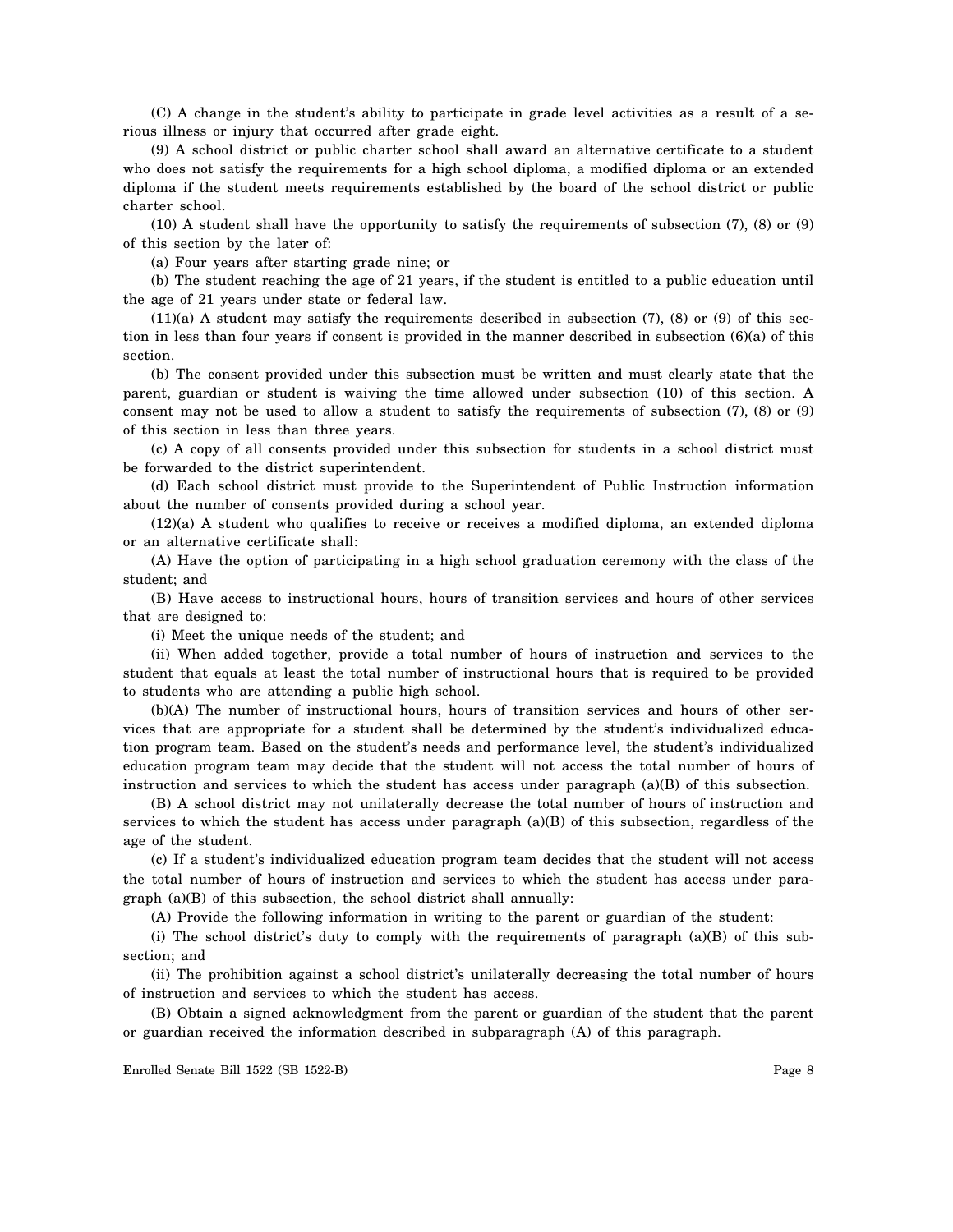(C) Include in the individualized education program for the student a written statement that explains the reasons the student is not accessing the total number of hours of instruction and services to which the student has access under paragraph (a)(B) of this subsection.

(d) For purposes of paragraph (a)(B) of this subsection, transition services and other services designed to meet the unique needs of the student may be provided to the student through an interagency agreement entered into by the school district if the individualized education program developed for the student indicates that the services may be provided by another agency. A school district that enters into an interagency agreement as allowed under this paragraph retains the responsibility for ensuring that the student has access to the number of service hours required to be provided to the student under this subsection. An agency is not required to change any eligibility criteria or enrollment standards prior to entering into an interagency agreement as provided by this paragraph.

(13) A school district or public charter school shall:

(a) Ensure that students have on-site access to the appropriate resources to achieve a high school diploma, a modified diploma, an extended diploma or an alternative certificate at each high school in the school district or at the public charter school.

(b) Provide literacy instruction to all students until graduation.

(c) Annually provide, to the parents or guardians of a student who has the documented history described in subsection (8)(b) of this section, information about the availability of a modified diploma, an extended diploma and an alternative certificate and the requirements for the diplomas and certificate:

(A) Beginning in grade five; or

(B) Beginning after a documented history described in subsection (8)(b) of this section has been established.

(14) A school district or public charter school shall allow a student to participate in the high school graduation ceremony with the class of the student and to wear:

(a) Native American items of cultural significance as provided by ORS 332.112; or

(b) A dress uniform issued to the student by a branch of the Armed Forces of the United States if the student:

(A) Qualifies to receive a high school diploma, a modified diploma, an extended diploma or an alternative certificate under this section; and

(B) Has completed basic training for, and is an active member of, a branch of the Armed Forces of the United States.

**SECTION 6.** ORS 329.451, as amended by section 1, chapter 175, Oregon Laws 2021, is amended to read:

329.451. (1)(a) At or before grade 12, a school district or public charter school shall award a high school diploma to a student who completes the requirements established by subsection (2) of this section.

(b) A school district or public charter school shall award a modified diploma to a student who satisfies the requirements established by subsection (7) of this section, an extended diploma to a student who satisfies the requirements established by subsection (8) of this section or an alternative certificate to a student who satisfies the requirements established by subsection (9) of this section.

(c) A school district or public charter school may not deny a student who has the documented history described in subsection (7)(b) or (8)(b) of this section the opportunity to pursue a diploma with more stringent requirements than a modified diploma or an extended diploma for the sole reason that the student has the documented history.

(d) A school district or public charter school may award a modified diploma or extended diploma to a student only upon receiving consent as provided by subsection (6) of this section.

(2)(a) In order to receive a high school diploma from a school district or public charter school, a student must satisfy the requirements established by the State Board of Education and the school district or public charter school and, while in grades 9 through 12, must complete at least 24 total credits, which must include at least: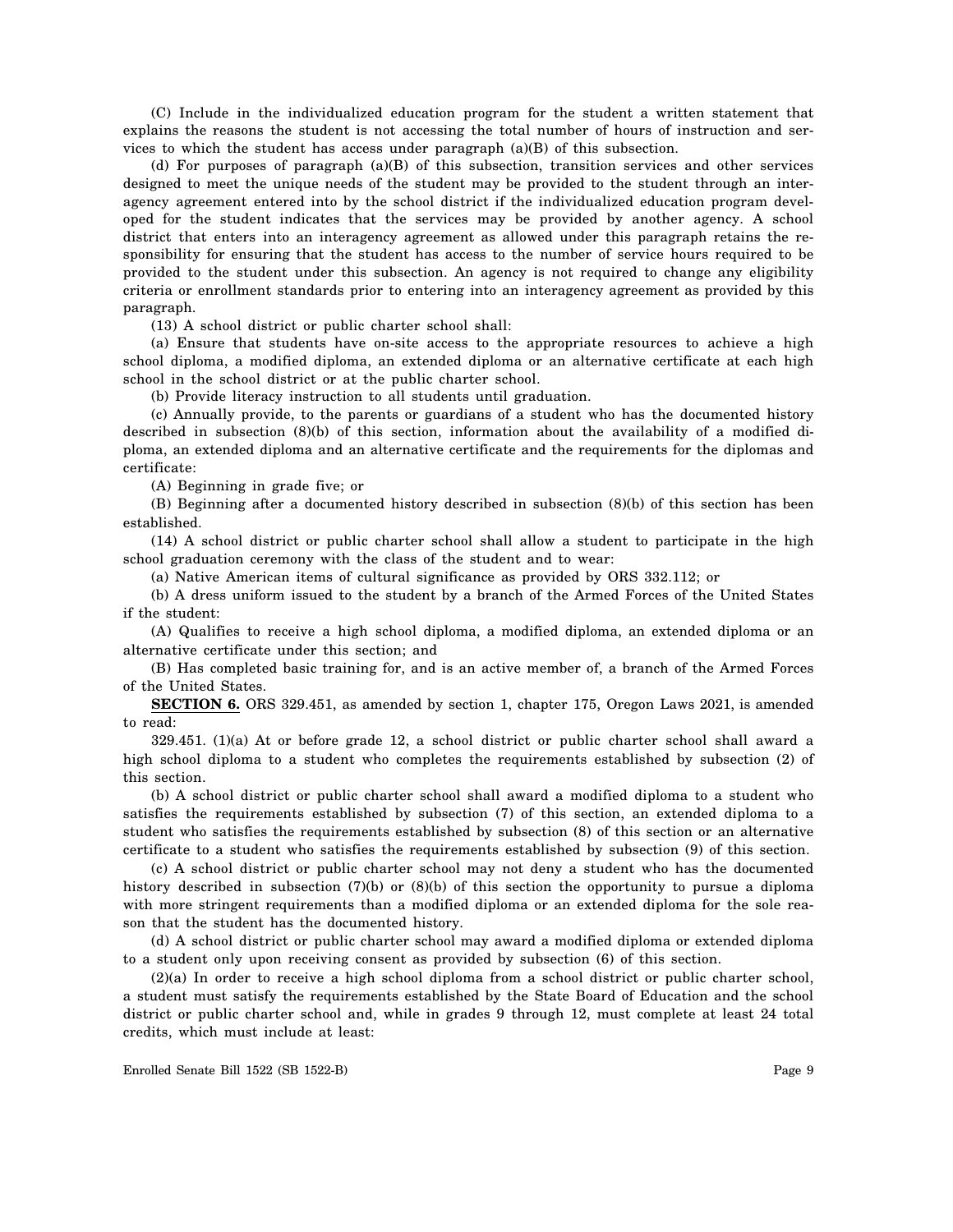(A) Three credits of mathematics;

(B) Four credits of language arts; and

(C) One half-credit of civics.

(b) If a school district or public charter school requires a student to complete more than 24 total credits, as provided by paragraph (a) of this subsection, the school district or public charter school may only require the student to complete additional credits for:

(A) Subjects for which the State Board of Education has established academic content standards under ORS 329.045;

(B) Courses provided as part of a career and technical education program; or

(C) Courses that provide, or qualify to provide, credit at post-secondary institutions of education. (c)(A) A school district or public charter school that requires students to satisfy any require-

ments not specified by paragraph (a) of this subsection or by rule of the State Board of Education must grant to a student a waiver of the requirements established by the school district or public charter school if the student is or, at any time from grade 9 to 12, was:

(i) A foster child, as defined in ORS 30.297;

(ii) Homeless, as determined under rules adopted by the State Board of Education based on standards adopted by the Department of Human Services;

(iii) A runaway, as determined under rules adopted by the State Board of Education based on standards adopted by the Department of Human Services;

(iv) A child in a military family covered by the Interstate Compact on Educational Opportunity for Military Children, as determined under rules adopted by the State Board of Education;

(v) A child of a migrant worker, as determined under rules adopted by the State Board of Education; or

(vi) Enrolled in the Youth Corrections Education Program or the Juvenile Detention Education Program.

(B)**(i)** For any student identified under subparagraph (A) of this paragraph, a school district or public charter school must accept any credits earned by the student in [*another school district or public charter school*] **an educational program in this state** and apply those credits toward requirements specified by paragraph (a) of this subsection or by rule of the State Board of Education if the credits satisfied those requirements in that [*other school district or public charter school.*] **educational program in this state.**

**(ii) As used in this subparagraph, "educational program in this state" means an educational program that is:**

**(I) Provided by a school district, a public charter school, the Youth Corrections Education Program or the Juvenile Detention Education Program; or**

**(II) Funded as provided by ORS 343.243 for students in a long term care or treatment facility described in ORS 343.961 or a hospital identified in ORS 343.261.**

(3) A student providing work samples to demonstrate proficiency in Essential Learning Skills as may be required under subsection (2) of this section must be allowed to use accommodations described in the student's individualized education program or the student's plan developed in accordance with section 504 of the Rehabilitation Act of 1973, 29 U.S.C. 794. As used in this subsection, the term "accommodations":

(a) Includes, but is not limited to:

(A) Additional time to demonstrate proficiency.

(B) The ability to demonstrate proficiency in an alternative location that is secure and proctored.

(C) The use of text-to-speech or speech-to-text technology or other assistive technology.

(b) Does not include modifications that lower the proficiency standards or that are used solely to earn modified credit.

(4) A student may satisfy the requirements of subsection (2) of this section in less than four years. If a student satisfies the requirements of subsection (2) of this section and a school district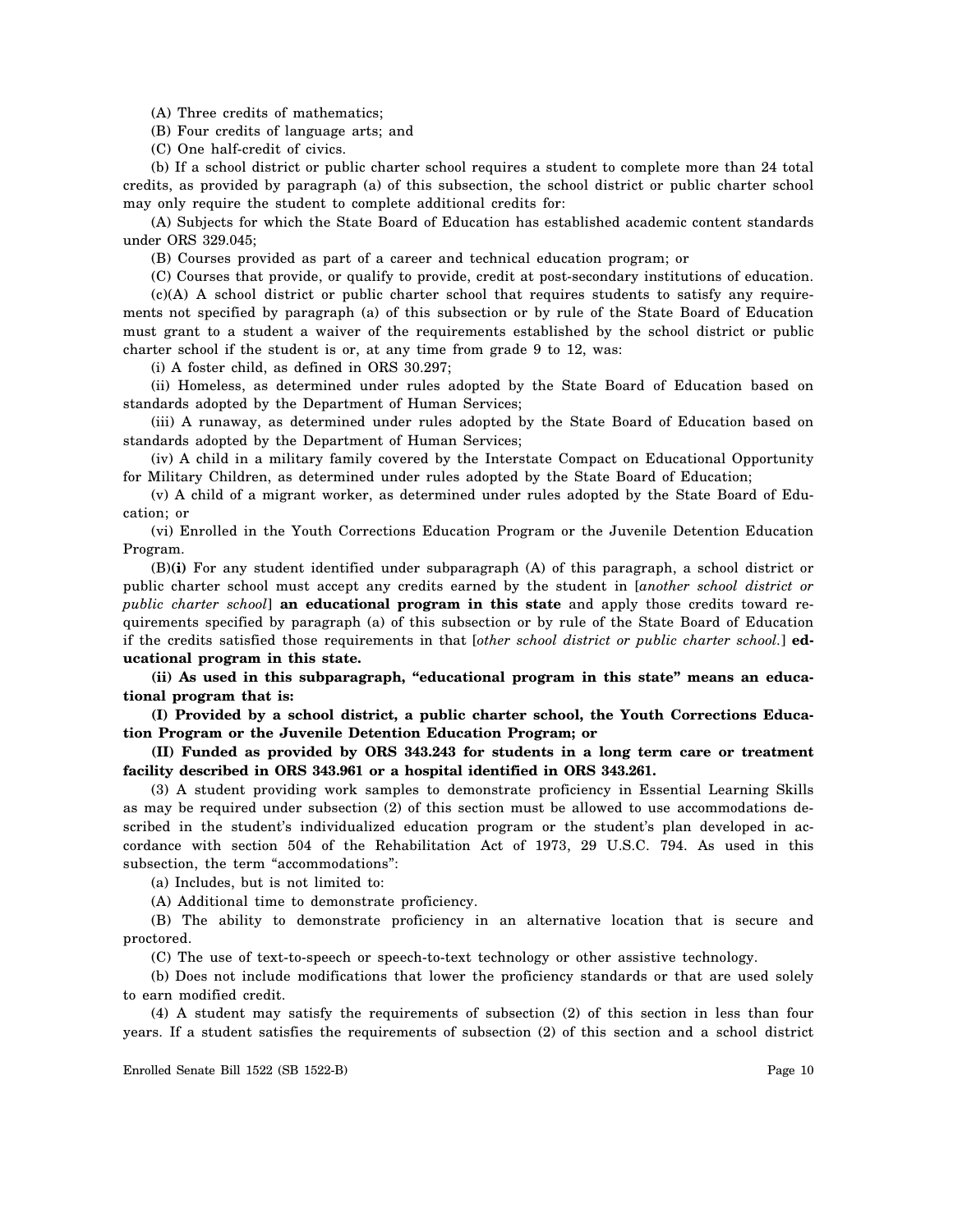or public charter school has received consent as provided by subsection (6) of this section, the school district or public charter school shall award a high school diploma to the student.

(5) If a school district or public charter school has received consent as provided by subsection (6) of this section, the school district or public charter school may advance the student to the next grade level if the student has satisfied the requirements for the student's current grade level.

 $(6)(a)$  For the purpose of receiving consent as provided by subsections  $(1)(d)$ ,  $(4)$  and  $(5)$  of this section, consent shall be provided by:

(A) The parent or guardian of the student, if the student:

(i) Is under 18 years of age and is not emancipated pursuant to ORS 419B.550 to 419B.558; or

(ii) Has been determined not to have the ability to give informed consent regarding the student's education pursuant to a protective proceeding under ORS chapter 125; or

(B) The student, if the student is 18 years of age or older or is emancipated pursuant to ORS 419B.550 to 419B.558.

(b) For the purpose of awarding a modified diploma or extended diploma as provided by subsection (1)(d) of this section or of awarding a high school diploma as provided by subsection (4) of this section, consent must be received during the school year for which the diploma will be awarded.

(7) A school district or public charter school shall award a modified diploma only to students who have demonstrated the inability to meet the full set of academic content standards for a high school diploma with reasonable modifications and accommodations. To be eligible for a modified diploma, a student must:

(a) Satisfy the requirements for a modified diploma established by the State Board of Education; and

(b) Have a documented history of an inability to maintain grade level achievement due to significant learning and instructional barriers or have a documented history of a medical condition that creates a barrier to achievement.

(8) A school district or public charter school shall award an extended diploma only to students who have demonstrated the inability to meet the full set of academic content standards for a high school diploma with reasonable modifications and accommodations. To be eligible for an extended diploma, a student must:

(a) While in grade nine through completion of high school, complete 12 credits, which may not include more than six credits earned in a self-contained special education classroom and shall include:

(A) Two credits of mathematics;

(B) Two credits of language arts;

(C) Two credits of science;

(D) Three credits of history, geography, economics or civics;

(E) One credit of health;

(F) One credit of physical education; and

(G) One credit of the arts or a world language; and

(b) Have a documented history of:

(A) An inability to maintain grade level achievement due to significant learning and instructional barriers;

(B) A medical condition that creates a barrier to achievement; or

(C) A change in the student's ability to participate in grade level activities as a result of a serious illness or injury that occurred after grade eight.

(9) A school district or public charter school shall award an alternative certificate to a student who does not satisfy the requirements for a high school diploma, a modified diploma or an extended diploma if the student meets requirements established by the board of the school district or public charter school.

(10) A student shall have the opportunity to satisfy the requirements of subsection (7), (8) or (9) of this section by the later of:

(a) Four years after starting grade nine; or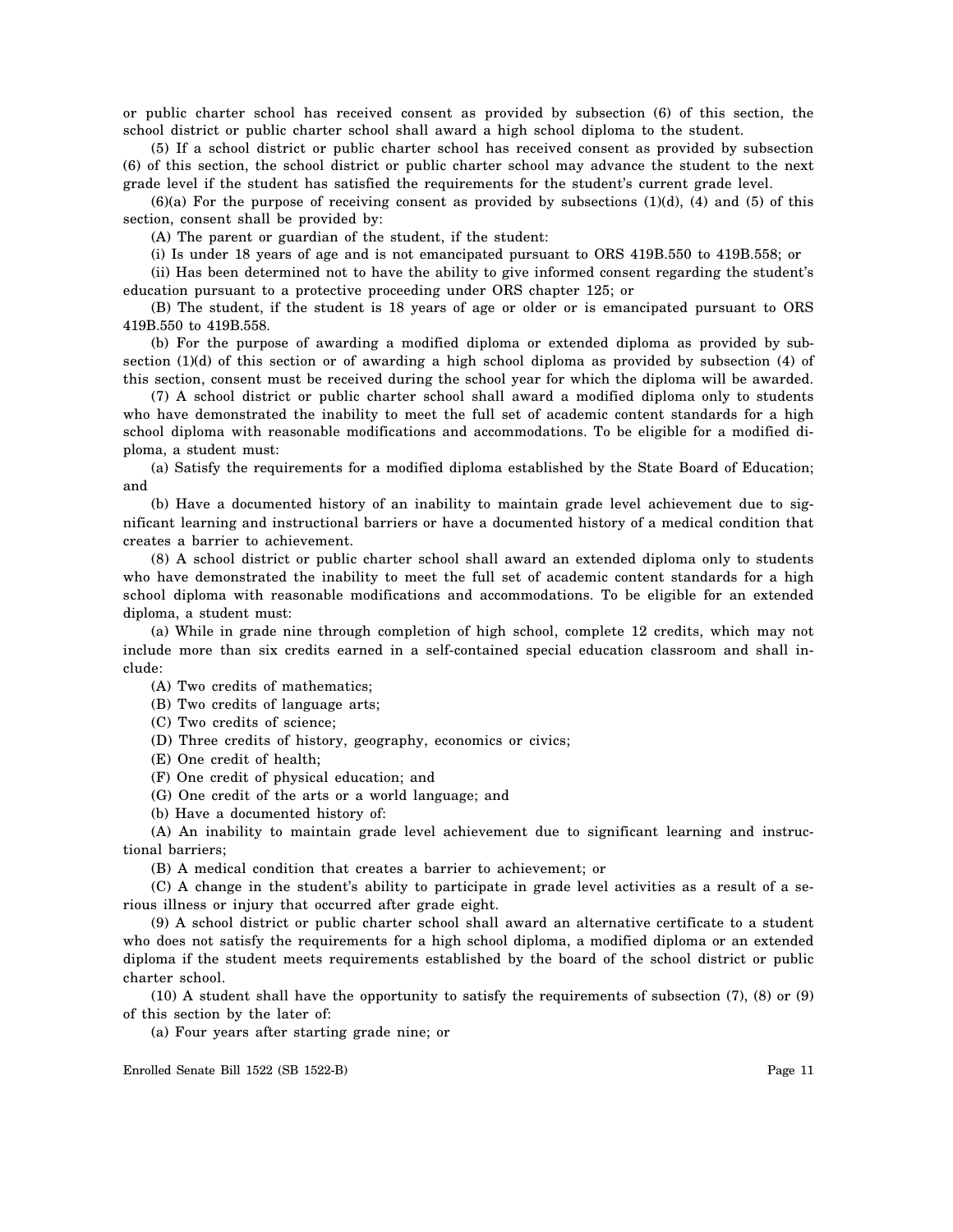(b) The student reaching the age of 21 years, if the student is entitled to a public education until the age of 21 years under state or federal law.

 $(11)(a)$  A student may satisfy the requirements described in subsection (7), (8) or (9) of this section in less than four years if consent is provided in the manner described in subsection (6)(a) of this section.

(b) The consent provided under this subsection must be written and must clearly state that the parent, guardian or student is waiving the time allowed under subsection (10) of this section. A consent may not be used to allow a student to satisfy the requirements of subsection (7), (8) or (9) of this section in less than three years.

(c) A copy of all consents provided under this subsection for students in a school district must be forwarded to the district superintendent.

(d) Each school district must provide to the Superintendent of Public Instruction information about the number of consents provided during a school year.

(12)(a) A student who qualifies to receive or receives a modified diploma, an extended diploma or an alternative certificate shall:

(A) Have the option of participating in a high school graduation ceremony with the class of the student; and

(B) Have access to instructional hours, hours of transition services and hours of other services that are designed to:

(i) Meet the unique needs of the student; and

(ii) When added together, provide a total number of hours of instruction and services to the student that equals at least the total number of instructional hours that is required to be provided to students who are attending a public high school.

(b)(A) The number of instructional hours, hours of transition services and hours of other services that are appropriate for a student shall be determined by the student's individualized education program team. Based on the student's needs and performance level, the student's individualized education program team may decide that the student will not access the total number of hours of instruction and services to which the student has access under paragraph (a)(B) of this subsection.

(B) A school district may not unilaterally decrease the total number of hours of instruction and services to which the student has access under paragraph (a)(B) of this subsection, regardless of the age of the student.

(c) If a student's individualized education program team decides that the student will not access the total number of hours of instruction and services to which the student has access under paragraph (a)(B) of this subsection, the school district shall annually:

(A) Provide the following information in writing to the parent or guardian of the student:

(i) The school district's duty to comply with the requirements of paragraph (a)(B) of this subsection; and

(ii) The prohibition against a school district's unilaterally decreasing the total number of hours of instruction and services to which the student has access.

(B) Obtain a signed acknowledgment from the parent or guardian of the student that the parent or guardian received the information described in subparagraph (A) of this paragraph.

(C) Include in the individualized education program for the student a written statement that explains the reasons the student is not accessing the total number of hours of instruction and services to which the student has access under paragraph (a)(B) of this subsection.

(d) For purposes of paragraph (a)(B) of this subsection, transition services and other services designed to meet the unique needs of the student may be provided to the student through an interagency agreement entered into by the school district if the individualized education program developed for the student indicates that the services may be provided by another agency. A school district that enters into an interagency agreement as allowed under this paragraph retains the responsibility for ensuring that the student has access to the number of service hours required to be provided to the student under this subsection. An agency is not required to change any eligibility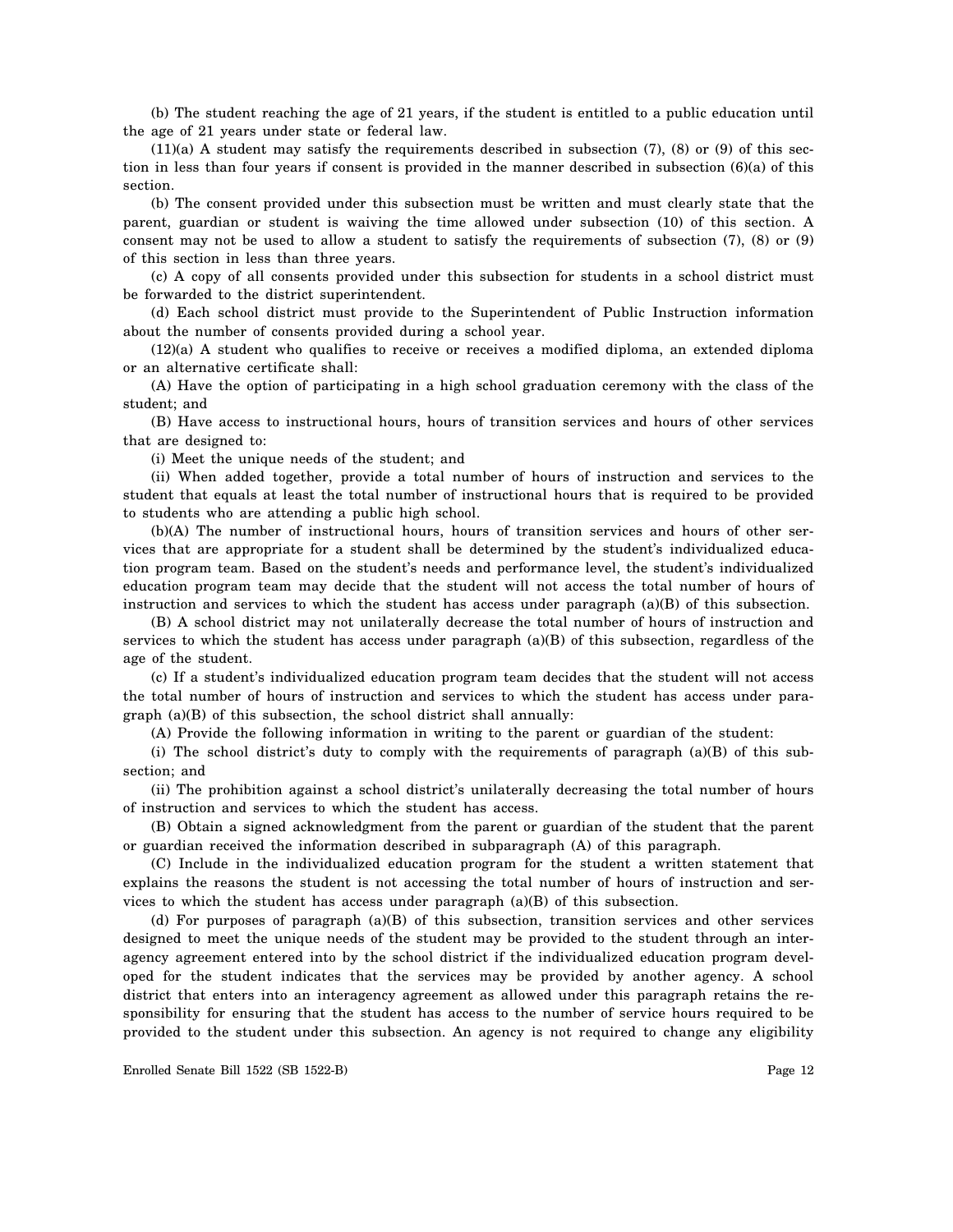criteria or enrollment standards prior to entering into an interagency agreement as provided by this paragraph.

(13) A school district or public charter school shall:

(a) Ensure that students have on-site access to the appropriate resources to achieve a high school diploma, a modified diploma, an extended diploma or an alternative certificate at each high school in the school district or at the public charter school.

(b) Provide literacy instruction to all students until graduation.

(c) Annually provide, to the parents or guardians of a student who has the documented history described in subsection (8)(b) of this section, information about the availability of a modified diploma, an extended diploma and an alternative certificate and the requirements for the diplomas and certificate:

(A) Beginning in grade five; or

(B) Beginning after a documented history described in subsection (8)(b) of this section has been established.

(14) A school district or public charter school shall allow a student to participate in the high school graduation ceremony with the class of the student and to wear:

(a) Native American items of cultural significance as provided by ORS 332.112; or

(b) A dress uniform issued to the student by a branch of the Armed Forces of the United States if the student:

(A) Qualifies to receive a high school diploma, a modified diploma, an extended diploma or an alternative certificate under this section; and

(B) Has completed basic training for, and is an active member of, a branch of the Armed Forces of the United States.

**SECTION 7.** ORS 326.700 is amended to read:

326.700. It is the purpose of ORS 326.712 and 327.026 and this section that [*youths enrolled in the Youth Corrections Education Program and the Juvenile Detention Education Program administered by the Department of Education be treated as nearly the same as practicable in the distribution of the State School Fund as children enrolled in common and union high school districts in this state.*]**:**

**(1) Students who are enrolled in the Youth Corrections Education Program, as defined in ORS 326.695, or the Juvenile Detention Education Program, as defined in ORS 326.695, receive an appropriate education that is as nearly the same as practicable as the education that is received by students enrolled in common and union high school districts in this state; and**

**(2) Students who are enrolled, or youth who had recently been enrolled, in the Youth Corrections Education Program or the Juvenile Detention Education Program are able to smoothly transition from these programs into school settings and workforce preparation programs.**

**SECTION 8.** ORS 336.585 is amended to read:

336.585. (1) As used in this section:

(a) "Juvenile Detention Education Program" means the program defined in ORS 326.695.

(b) "Resident district" means the school district in which the parents or legal guardian, if any, of a child resided at the time of the child's enrollment in the Juvenile Detention Education Program. If the child has no parents or legal guardian, or none can be located, the resident district is the school district in which the child is physically located.

(2)(a) The Department of Education shall provide or cause to be provided appropriate education for children enrolled in an educational program under the Juvenile Detention Education Program. The Superintendent of Public Instruction may contract with a school district or education service district to provide or cause to be provided appropriate education to children enrolled in an educational program under the Juvenile Detention Education Program. **For the purpose of this section, an appropriate education includes transition services from the Juvenile Detention Education Program into school settings and workforce preparation programs and any necessary ongoing support for a transition.**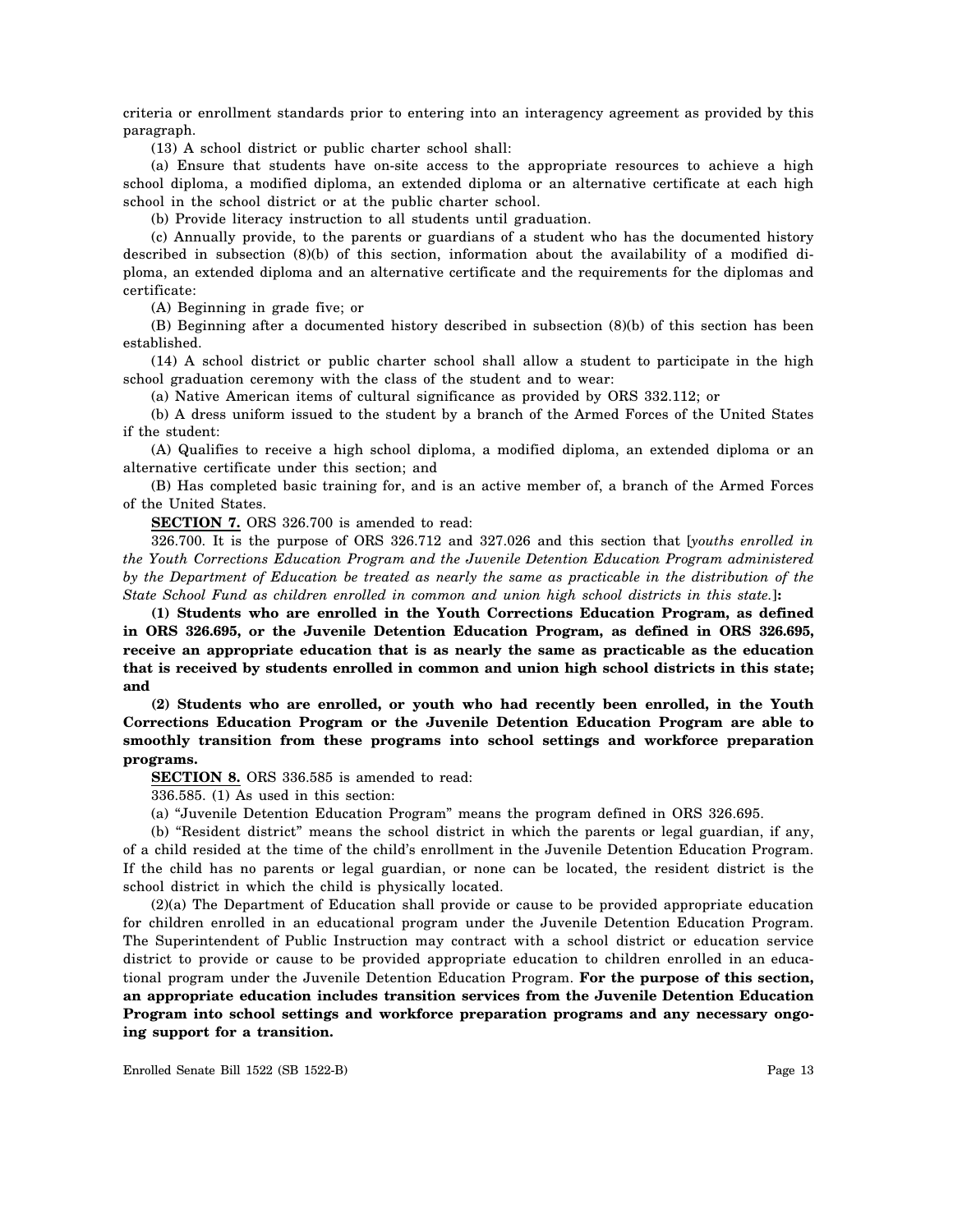(b) An education service district that provides education as provided by this subsection and that awards high school diplomas:

(A) May not impose requirements for a high school diploma that are in addition to the requirements prescribed by ORS 329.451 (2)(a) or by rule of the State Board of Education; and

(B) Must accept any credits previously earned by children in another school or educational program in this state and apply those credits toward the requirements prescribed by ORS 329.451 (2)(a) or by rule of the State Board of Education.

(3) The superintendent shall pay the costs of providing education to children enrolled in an educational program under the Juvenile Detention Education Program from the State School Fund grant allocated for that purpose under ORS 327.026.

(4) The State Board of Education shall adopt by rule standards to be applied to the operation of the Juvenile Detention Education Program, including standards that allow a school district or an education service district under contract with the superintendent to:

(a) Implement an assessment system as provided by ORS 329.485 [*(3)*].

(b) Administer a nationally normed assessment as provided by ORS 329.488.

(c) Participate in the beginning teacher and administrator mentorship program established by ORS 329.788 to 329.820.

(d) Receive funds under ORS chapter 329.

(5) The superintendent shall ensure that the resident district of each child enrolled in an educational program under the Juvenile Detention Education Program is notified, if the resident district can be reasonably identified. The purposes of the notification include, but are not limited to:

(a) Removing the child from the resident district's census;

(b) Facilitating transfers of the child's educational records; and

(c) Facilitating planning for the child's possible return to the resident district.

**SECTION 9.** ORS 336.590 is amended to read:

336.590. (1) As used in this section, "Youth Corrections Education Program" means the program defined in ORS 326.695.

(2) The Department of Education shall provide or cause to be provided appropriate education for children enrolled in an educational program under the Youth Corrections Education Program. The Superintendent of Public Instruction may contract with a school district or education service district to provide or cause to be provided appropriate education to children enrolled in an educational program under the Youth Corrections Education Program. **For the purpose of this section, an appropriate education includes transition services from the Youth Corrections Education Program into school settings and workforce preparation programs and any necessary ongoing support for a transition.**

(3) The superintendent shall pay the costs of providing education to children enrolled in an educational program under the Youth Corrections Education Program from the State School Fund grant allocated for that purpose under ORS 327.026.

(4) The State Board of Education shall adopt by rule standards to be applied to the operation of the Youth Corrections Education Program, including standards that allow a school district or an education service district under contract with the superintendent to:

(a) Award high school diplomas, modified diplomas, extended diplomas and alternative certificates as provided by ORS 329.451 and 339.877. An education service district that awards high school diplomas as provided by this paragraph:

(A) May not impose requirements for a high school diploma that are in addition to the requirements prescribed by ORS 329.451 (2)(a) or by rule of the State Board of Education; and

(B) Must accept any credits previously earned by children in another school or educational program in this state and apply those credits toward the requirements prescribed by ORS 329.451 (2)(a) or by rule of the State Board of Education.

- (b) Implement an assessment system as provided by ORS 329.485 [*(3)*].
- (c) Administer a nationally normed assessment as provided by ORS 329.488.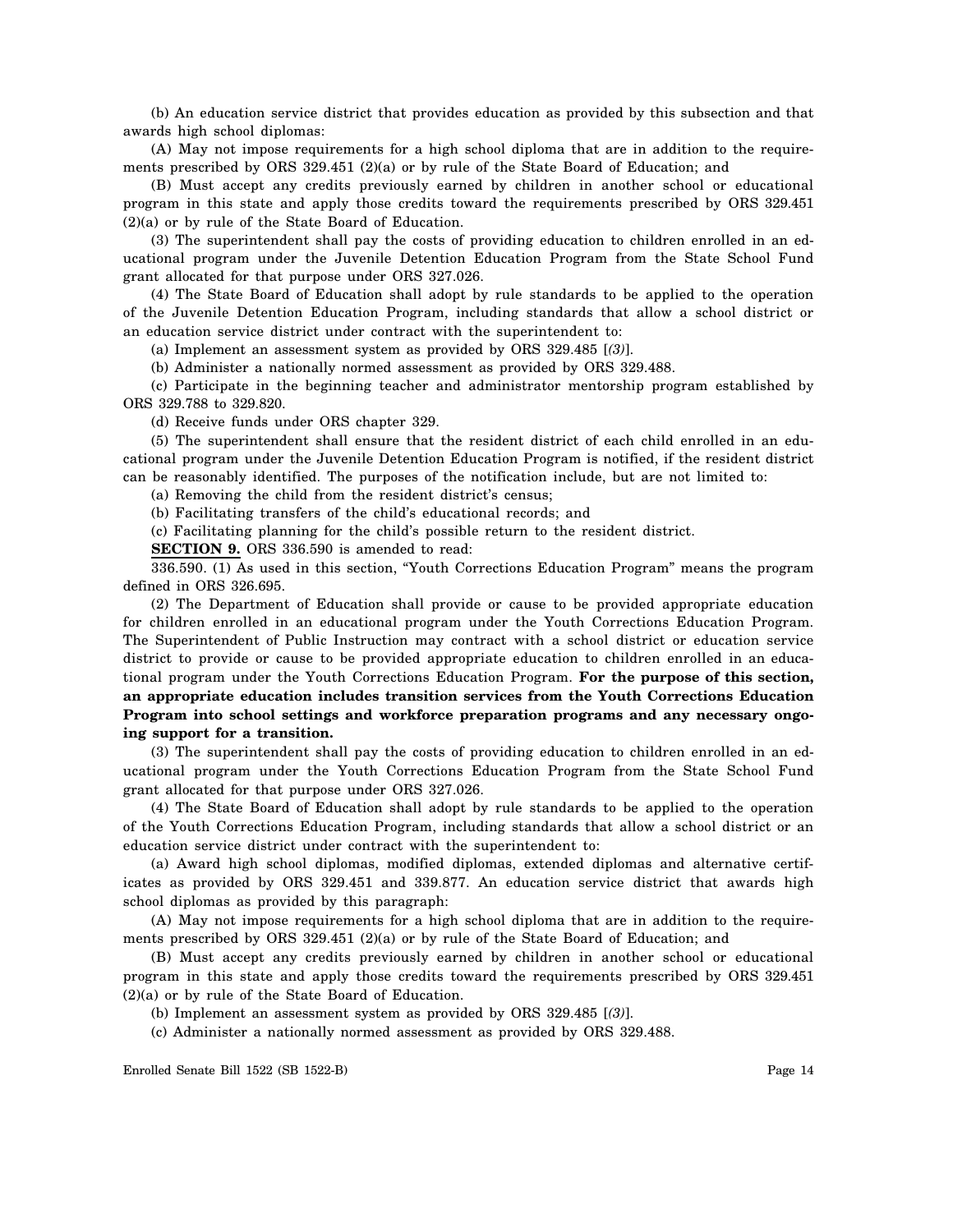(d) Participate in the beginning teacher and administrator mentorship program established by ORS 329.788 to 329.820.

(e) Receive funds under ORS chapter 329.

**SECTION 10. (1) The amendments to ORS 326.700, 336.585 and 336.590 by sections 7 to 9 of this 2022 Act become operative on July 1, 2022.**

**(2) The amendments to ORS 326.700, 336.585 and 336.590 by sections 7 to 9 of this 2022 Act first apply to the 2022-2023 school year.**

# **PROVISION OF MENSTRUAL PRODUCTS TO STUDENTS**

**SECTION 11.** ORS 326.545, as operative until July 1, 2022, is amended to read:

326.545. (1) As used in this section: (a) "Public education provider" means:

(A) A school district;

(B) A public charter school;

(C) An education service district;

(D) A community college; or

(E) A public university listed in ORS 352.002.

(b) "Public school building" means a building used by a public education provider to provide educational services to students.

(c) "Student bathroom" means a bathroom that is accessible by students **in kindergarten or above**, including a gender-neutral bathroom, a bathroom designated for females and a bathroom designated for males.

(2)(a) Each public education provider shall ensure that both tampons and sanitary pads are available at no cost to students through dispensers located in at least two student bathrooms of every public school building.

(b) Notwithstanding paragraph (a) of this subsection, if a public school building has only one student bathroom, both tampons and sanitary pads must be available at no cost to students through dispensers located in that bathroom.

(3) A public education provider, and any employee of a public education provider, is not liable in a criminal action or for civil damages as a result of a student's use of a tampon or sanitary pad made available under this section.

(4) The State Board of Education and the Higher Education Coordinating Commission shall adopt any rules necessary for the administration of this section. Rules adopted by the board and commission shall provide for:

(a) The number of dispensers required in each student bathroom;

(b) The types of products available in each student bathroom; [*and*]

**(c) The provision of tampons and sanitary pads in an alternate location when the public education provider does not have control of the student bathrooms used by the students of the public education provider;**

**(d) Modifications to or exemptions from the requirements of this section for student bathrooms that are not located in commonly accessible areas of public school buildings of a community college or a public university; and**

[*(c)*] **(e)** Payments to public education providers for costs incurred under this section, including:

(A) For school districts, public charter schools and education service districts and subject to subparagraph (B) of this paragraph, distributions from amounts available under ORS 327.008 (18) to be made based on the average daily membership, as defined in ORS 327.006, of the district or school;

(B) For education service districts, distributions to be made as provided by subparagraph (A) of this paragraph may not exceed 7.5 percent of the amounts available for distribution under ORS 327.008 (18);

(C) For community colleges, distributions from the Community College Support Fund to be made based on the full-time equivalent student enrollment of the community college; and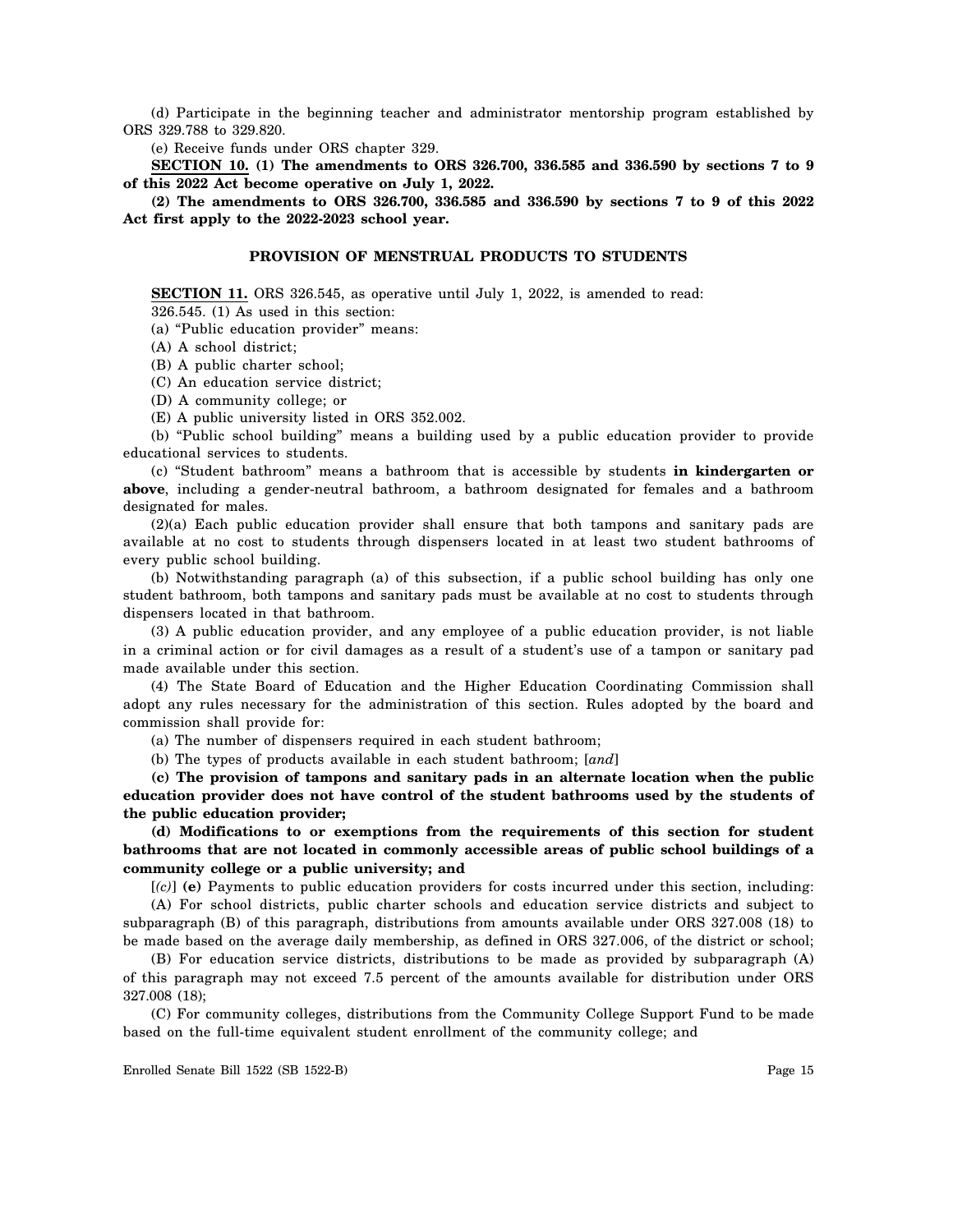(D) For public universities, distributions from a public university support fund established by the commission by rule.

**SECTION 12.** ORS 326.545 is amended to read:

326.545. (1) As used in this section:

(a) "Public education provider" means:

(A) A school district;

(B) A public charter school;

(C) An education service district;

(D) A community college; or

(E) A public university listed in ORS 352.002.

(b) "Public school building" means a building used by a public education provider to provide educational services to students.

(c) "Student bathroom" means a bathroom that is accessible by students **in kindergarten or above**, including a gender-neutral bathroom, a bathroom designated for females and a bathroom designated for males.

(2) Each public education provider shall ensure that both tampons and sanitary pads are available at no cost to students through dispensers located in every student bathroom of every public school building.

(3) A public education provider, and any employee of a public education provider, is not liable in a criminal action or for civil damages as a result of a student's use of a tampon or sanitary pad made available under this section.

(4) The State Board of Education and the Higher Education Coordinating Commission shall adopt any rules necessary for the administration of this section. Rules adopted by the board and commission shall provide for:

(a) The number of dispensers required in each student bathroom;

(b) The types of products available in each student bathroom; [*and*]

**(c) The provision of tampons and sanitary pads in an alternate location when the public education provider does not have control of the student bathrooms used by the students of the public education provider;**

**(d) Modifications to or exemptions from the requirements of this section for student bathrooms that are not located in commonly accessible areas of the public school buildings of a community college or a public university; and**

[*(c)*] **(e)** Payments to public education providers for costs incurred under this section, including:

(A) For school districts, public charter schools and education service districts and subject to subparagraph (B) of this paragraph, distributions from amounts available under ORS 327.008 (18) to be made based on the average daily membership, as defined in ORS 327.006, of the district or school;

(B) For education service districts, distributions to be made as provided by subparagraph (A) of this paragraph may not exceed 7.5 percent of the amounts available for distribution under ORS 327.008 (18);

(C) For community colleges, distributions from the Community College Support Fund to be made based on the full-time equivalent student enrollment of the community college; and

(D) For public universities, distributions from a public university support fund established by the commission by rule.

#### **PARTICIPATION IN INTERSCHOLASTIC ACTIVITIES**

**SECTION 13.** ORS 339.460 is amended to read:

339.460. (1) As used in this section:

(a) [*"GED program"*] **"High school equivalency program"** means a program provided [*by a school district or an education service district*] to assist a student in earning a **certificate for passing an approved high school equivalency test such as the** General Educational Development (GED) [*certificate*] **test**.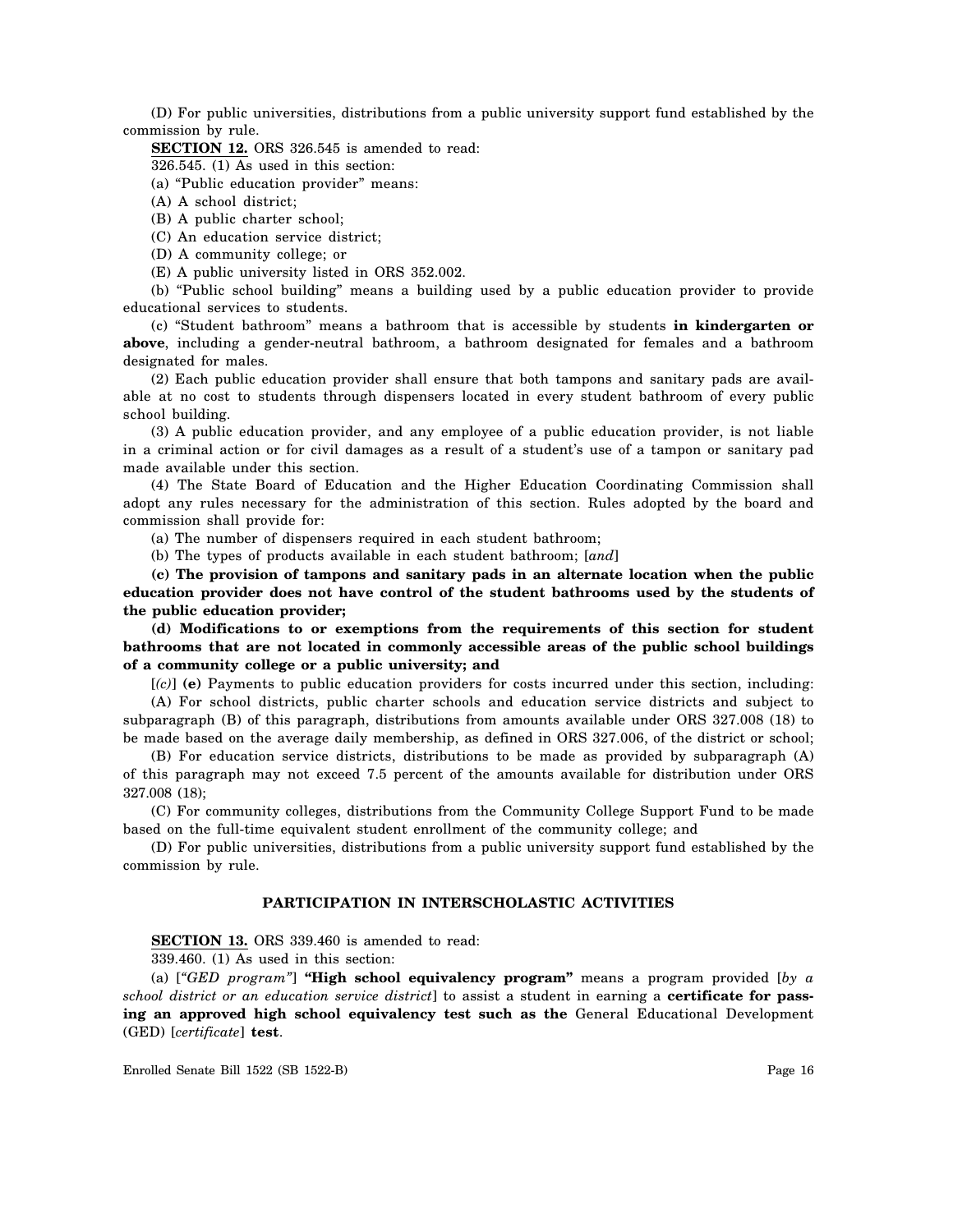(b) [*"GED student"*] **"High school equivalency student"** means a student who is eligible to attend school under ORS 339.115 (1) and who is enrolled in a [*GED*] **high school equivalency** program.

(c) "Homeschooled student" means a child who is taught by a private teacher, a parent or a legal guardian, as described in ORS 339.030.

(d) "Interscholastic activities" includes:

(A) For students in any grade from kindergarten through grade 12, athletics, music, speech and other similar or related activities.

(B) For students in any grade from kindergarten through grade eight, activities that are offered only before or after regular school hours and that may, but are not required to, involve interaction among other schools.

(e) "Public charter school" has the meaning given that term in ORS 338.005.

(2) A school district may not deny a [*GED*] **high school equivalency** student, a homeschooled student or a student who attends a public charter school that does not provide interscholastic activities the opportunity to participate in all interscholastic activities available in the school district within the attendance boundaries in which the [*GED*] **high school equivalency** student, homeschooled student or public charter school student resides if the student fulfills the following conditions, as applicable:

(a)(A) For a [*GED*] **high school equivalency** student or a homeschooled student, the student must meet all school district eligibility requirements except:

(i) The school district's school or class attendance requirements; and

(ii) The class requirements of the voluntary association that administers the interscholastic activity, if applicable.

(B) For a student who attends a public charter school, the student must meet all school district eligibility requirements except the school district's school or class attendance requirements.

(b) For a homeschooled student or a student who attends a public charter school, the student must [*meet*] **demonstrate academic eligibility by meeting** one of these requirements:

(A) Achieve a minimum score that places the student at or above the 23rd percentile, based on national norms, on an examination from the list the State Board of Education adopts under ORS 339.035. The student must take the examination [*at the end of each school year*] **prior to the beginning of the school year in which the student will participate in an interscholastic activity and for which academic eligibility is being determined**, and the student's parent or legal guardian must submit the results to the school district for use in determining **the student's academic** eligibility [*for the following year*].

(B) Meet alternative requirements that a school district adopts, in consultation with the student's parent or legal guardian, to participate in interscholastic activities, including but not limited to a requirement that a student submit a portfolio of work samples to a school district committee for review to determine whether the student is eligible to participate in interscholastic activities.

(c) For a [*GED*] **high school equivalency** student, the student must demonstrate **academic eligibility by showing** that, prior to beginning the interscholastic activity, the student has passed at least one practice test administered through the [*GED*] **high school equivalency** program.

(3)(a) In addition to the requirements set forth in subsection (2) of this section, a public charter school that enrolls a student who intends to participate in an interscholastic activity must pay to the school district or school that offers the interscholastic activity, as appropriate and if the school district or school requires payment as provided by this subsection:

(A) An annual fee that is equivalent to not more than five percent of the amount of the school district's General Purpose Grant per ADMw, as calculated under ORS 327.013; and

(B) An additional annual fee that is equivalent to not more than five percent of the amount of the school district's General Purpose Grant per ADMw, as calculated under ORS 327.013, if participating in the interscholastic activity requires the student to enroll in a course for credit.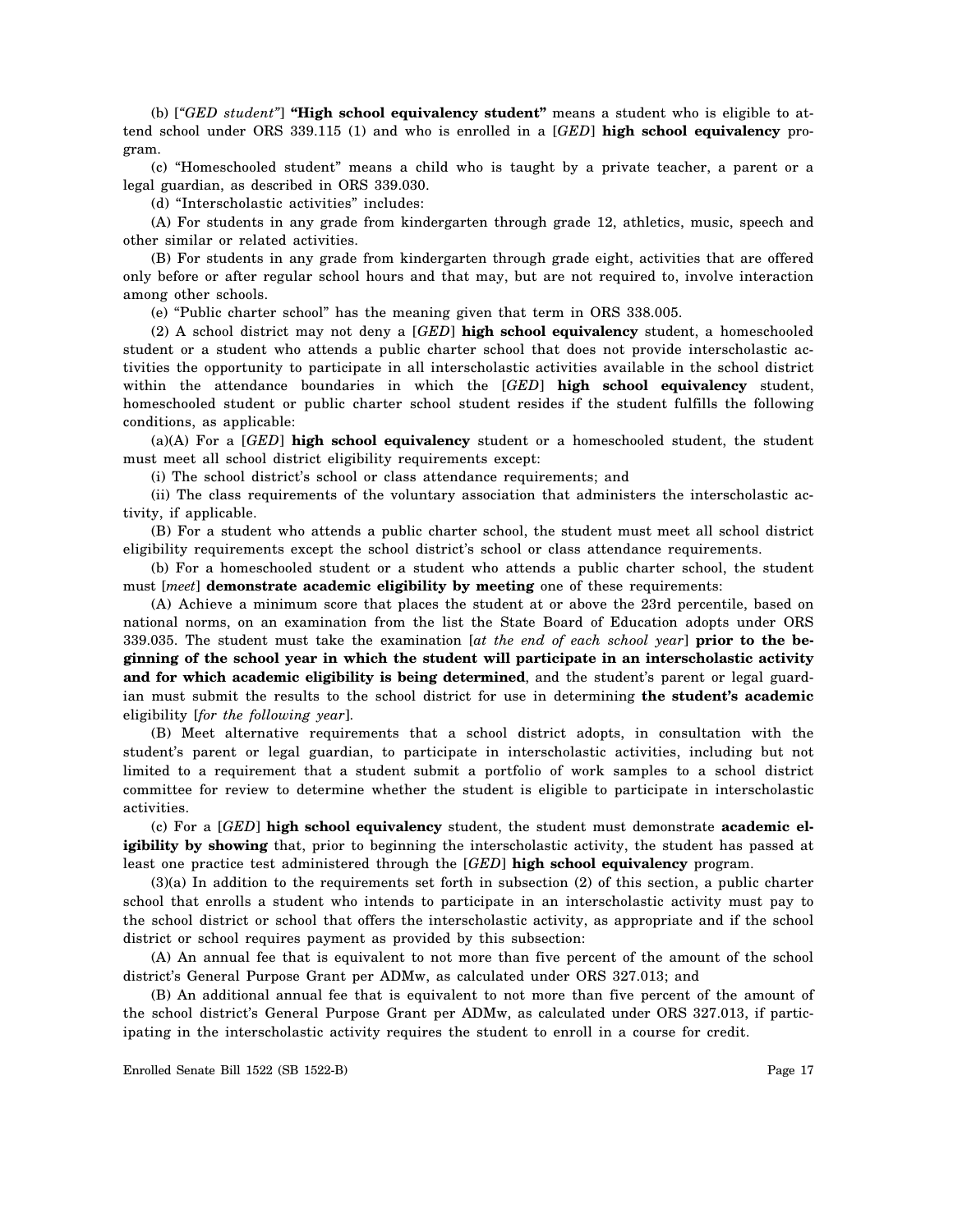(b) The school district and the public charter school shall enter into an agreement to specify the amount of the fees described in paragraph (a) of this subsection.

(c) A public charter school is required to pay a fee described in paragraph (a) of this subsection only once per year per student participating in an interscholastic activity at a school in the school district, regardless of the number of interscholastic activities in which the student participates.

(4) [*A GED*] **A high school equivalency** student, a homeschooled student or a student who attends a public charter school may participate in interscholastic activities while awaiting examination or practice test results **unless the student is awaiting the results to restore academic eligibility**.

[*(5) A GED student, a homeschooled student or a student who attends a public charter school who does not maintain academic eligibility is ineligible to participate in interscholastic activities for the duration of the school year in which the student becomes academically ineligible and for the following year. The student must take the required examinations or practice tests at the end of the second year and meet the standards described in subsection (2)(b) or (c) of this section to become eligible for the third year.*]

**(5) A high school equivalency student, a homeschooled student or a student who attends a public charter school who does not maintain academic eligibility is ineligible to participate in interscholastic activities for the school year in which the student is determined to be academically ineligible unless:**

**(a) At least 18 weeks have passed from the later of the date that the student:**

**(A) Was determined to have not maintained academic eligibility; or**

**(B) Became a high school equivalency student or a homeschooled student; and**

**(b) The student takes the required examinations or practice tests and meets the standards described in subsection (2)(b) or (c) of this section.**

(6)(a) A [*GED*] **high school equivalency** student, a homeschooled student or a student who attends a public charter school must fulfill the same responsibilities and standards of behavior and performance, including related class or practice requirements, as other students who participate in the interscholastic activity. The student must also comply with all public school requirements during the time of participation.

(b) A student who attends a public charter school must be allowed to participate in an interscholastic activity in the same manner that a resident of the school district may participate in the interscholastic activity. A school district may not give priority to residents of the school district to participate in interscholastic activities, but may require a student who attends a public charter school to satisfy any standards for acceptance for participation.

(7) A [*GED*] **high school equivalency** student, a homeschooled student or a student who attends a public charter school who participates in interscholastic activities must reside within the attendance boundaries of the school at which the student participates unless the school district has a policy that allows any student attending a school of the school district to participate in interscholastic activities at any school of the school district.

**SECTION 14.** ORS 339.450 is amended to read:

339.450. A school, school district or association, whether public or private, may not deny any grade or high school student the right to participate in interscholastic athletics solely on the ground that the student:

(1) Transferred between schools;

(2) Attends a public charter school, as defined in ORS 338.005;

(3) Participated in athletics at another school; or

(4) Is eligible to attend school under ORS 339.115 (1) and is enrolled in a program [*provided by a school district or an education service district to earn a General Educational Development (GED) certificate*] **to earn a certificate for passing an approved high school equivalency test, such as the General Educational Development (GED) test**.

## **PLAN TO ENSURE ACCESS TO EDUCATIONAL PROGRAMS**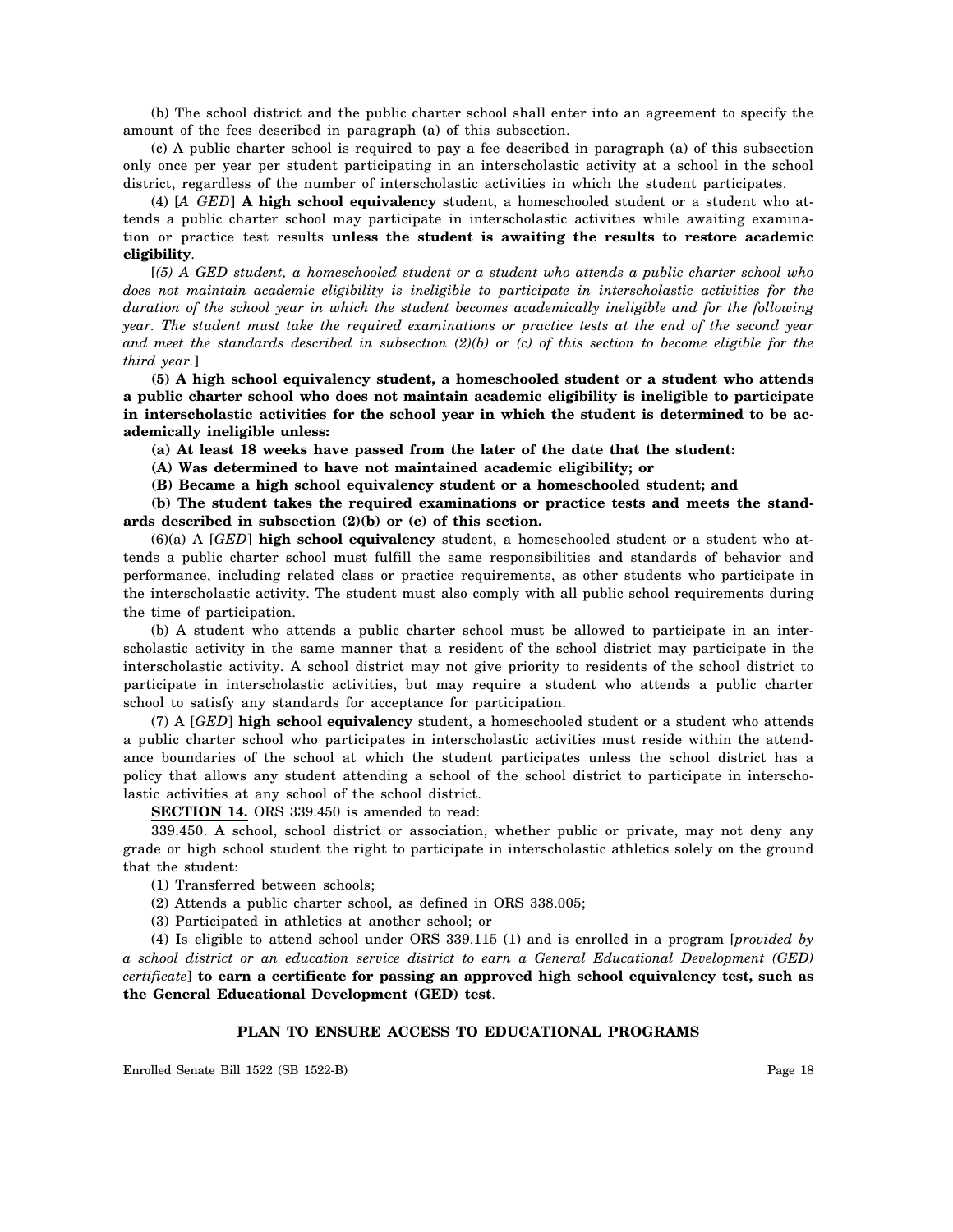## **AT CORRECTIONAL FACILITIES**

**SECTION 15. (1) The Department of Corrections shall develop a plan for providing the equipment, connectivity and infrastructure necessary to ensure that adults in custody in the Coffee Creek Correctional Facility and the Snake River Correctional Institution have online access to:**

**(a) The adult basic skills development program described in ORS 421.084;**

**(b) The professional and technical program described in ORS 421.081; and**

**(c) Education programs that provide college credit, a college degree, a college certification, an industry-recognized certification or license or an apprenticeship.**

**(2) The department shall submit the plan developed under this section, in the manner provided by ORS 192.245, to an interim committee of the Legislative Assembly related to education no later than December 31, 2022.**

**SECTION 16. Section 15 of this 2022 Act is repealed on January 2, 2024.**

**SECTION 17. (1) No later than September 1, 2023, the Department of Corrections shall ensure that adults in custody in the Coffee Creek Correctional Facility and the Snake River Correctional Institution have online access to:**

**(a) The adult basic skills development program described in ORS 421.084;**

**(b) The professional and technical program described in ORS 421.081; and**

**(c) Education programs that provide college credit, a college degree, a college certification, an industry-recognized certification or license or an apprenticeship.**

**(2) Nothing in this section establishes a legally enforceable right to online access to the programs described in this section for adults in custody.**

**(3) The department shall adopt any rules necessary for establishing program eligibility and participation criteria for online access for adults in custody.**

## **ELIGIBILITY FOR OREGON PROMISE GRANT**

**SECTION 18.** ORS 341.522 is amended to read:

341.522. (1) The Office of Student Access and Completion shall administer the Oregon Promise program as provided by this section.

(2) Subject to subsections (7) to (10) of this section, the office shall provide a grant for community college courses to a person who meets the criteria described in subsections (3) to (6) of this section. The grant shall be limited as provided by subsections (7) to (10) of this section.

(3) A grant shall be awarded under this section to a person who meets the following criteria:

(a) Is enrolled in courses that are:

(A) Offered at a community college in this state; and

(B) Determined by the office, in accordance with rules adopted by the Higher Education Coordinating Commission, to be required for completion of:

(i) A one-year curriculum for students who plan to transfer to another post-secondary institution of education;

(ii) An associate degree; or

(iii) A program in career and technical education;

(b) Except as provided in subsection (5) of this section, has been a resident of this state for at least 12 months prior to enrolling in the courses described in paragraph (a) of this subsection;

(c) Attained the person's highest level of education, except as provided in subsection (5) of this section, in this state prior to:

(A) Receiving a diploma under ORS 329.451;

(B) Receiving a certificate for passing an approved high school equivalency test such as the General Educational Development (GED) test as provided by ORS 350.175;

(C) Completing grade 12 in compliance with the requirements of ORS 339.035; or

(D) Completing grade 12 at a private or parochial school, as described in ORS 339.030 (1)(a);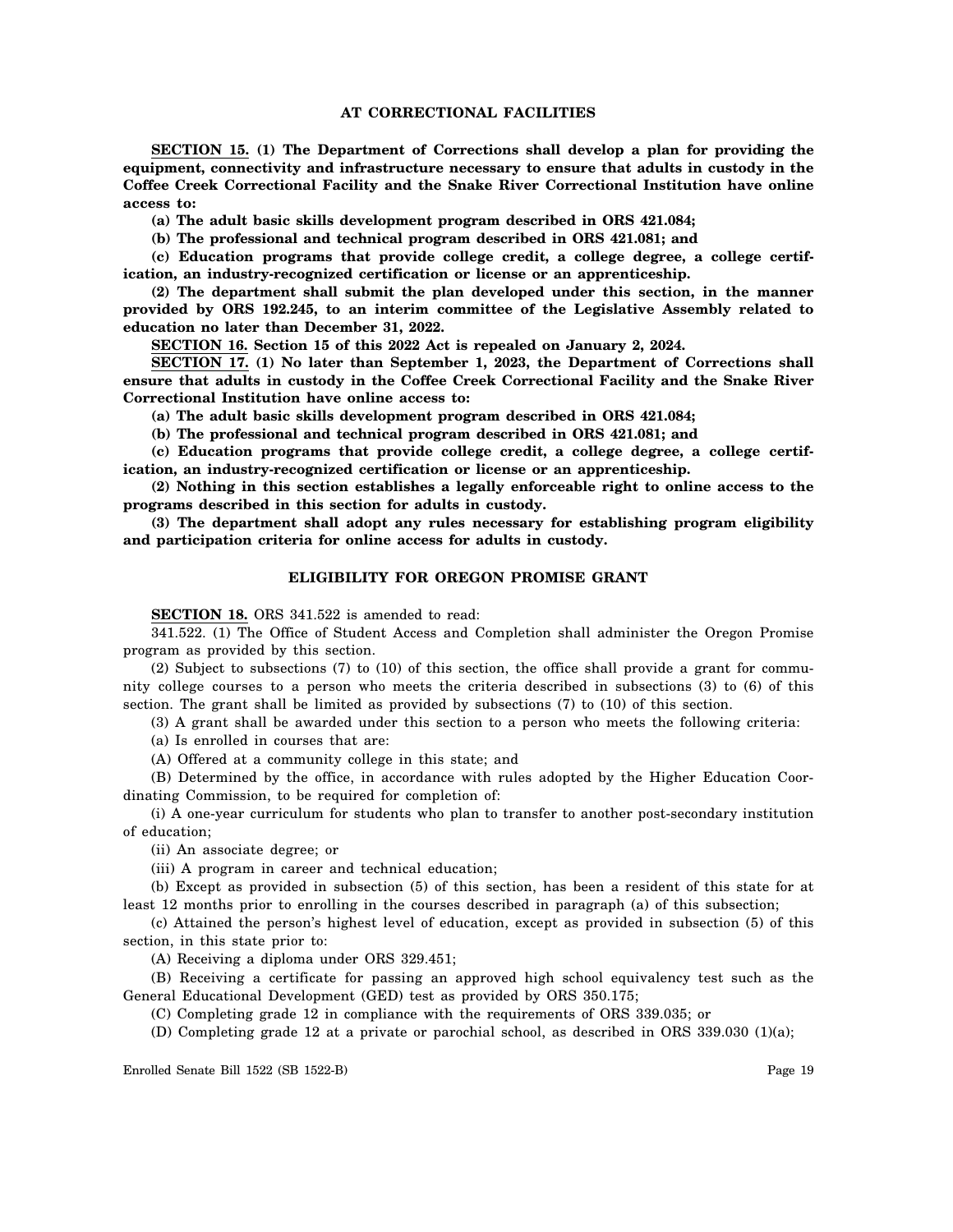(d) Except as provided in subsections (4) and (5) of this section, attained the person's highest level of education as described in paragraph (c) of this subsection within six months from the date that the person first enrolls in courses described in paragraph (a) of this subsection for the purpose of receiving a grant under this section;

(e) Earned a cumulative grade point average of [*2.5*] **2.0** or better in high school or otherwise demonstrated an equivalent academic ability, as determined by the office according to rules adopted by the commission;

(f) Completed and submitted the Free Application for Federal Student Aid for each academic year and accepted all state and federal aid grants available to the person, if eligible to file the application; and

(g) Has not completed either of the following:

(A) More than a total of 90 credit hours, or the equivalent, at a post-secondary institution of education; or

(B) A curriculum, degree or program, as described in paragraph (a)(B) of this subsection.

(4)(a) If a person otherwise meets the required criteria and has been awarded a grant under subsection (3) of this section, but the person enters into service with a career and technical student organization relating to agriculture or farming that is approved by the Department of Education under ORS 344.077 within six months after the person attained the person's highest level of education as described in subsection (3)(c) of this section, the person will continue to be eligible to receive the grant if the person first enrolls in courses described in subsection (3)(a) of this section within six months of finishing the person's service with the career and technical student organization.

(b) In addition to the situation described in paragraph (a) of this subsection, the commission may waive the requirement set forth in subsection (3)(d) of this section for a person who shows that the person was unable to timely enroll in courses described in subsection (3)(a) of this section due to a significant hardship. The commission may adopt rules to implement this paragraph.

(5)(a) A member of the Oregon National Guard who has completed initial active duty training is not required to comply with the criteria set forth in subsection (3)(d) of this section in order to receive a grant, provided that the member first enrolls in courses described in subsection (3)(a) of this section within six months after completing initial active duty training, as evidenced by an official form issued by the United States Department of Defense.

(b)(A) A person who completes the highest level of education as described in subsection (3)(c) of this section while confined in a correctional facility, either serving a sentence of incarceration or as a young person, youth or adjudicated youth, is not required to comply with the criteria set forth in subsection (3)(d) of this section in order to receive a grant, provided that the person first enrolls in courses described in subsection (3)(a) of this section within six months after the date on which the person is first released from a correctional facility following completion of the highest level of education described in subsection (3)(c) of this section.

(B) The eligibility requirements described in subsection  $(6)(a)(C)$  of this section may be waived by the office according to rules adopted by the commission for a person who receives a grant under this section in the manner described in subparagraph (A) of this paragraph.

(C) As used in this paragraph:

(i) "Adjudicated youth," "detention facility," "young person" and "youth" have the meanings given those terms in ORS 419A.004.

(ii) "Correctional facility" means any place used for the confinement of young persons, youths or adjudicated youths or persons charged with or convicted of a crime or otherwise confined under a court order, including a:

(I) Youth correction facility;

(II) Detention facility;

(III) Department of Corrections institution;

(IV) Local correctional facility; or

(V) State hospital or a secure intensive community inpatient facility, with respect to persons detained therein who are youths or adjudicated youths, who are charged with or convicted of a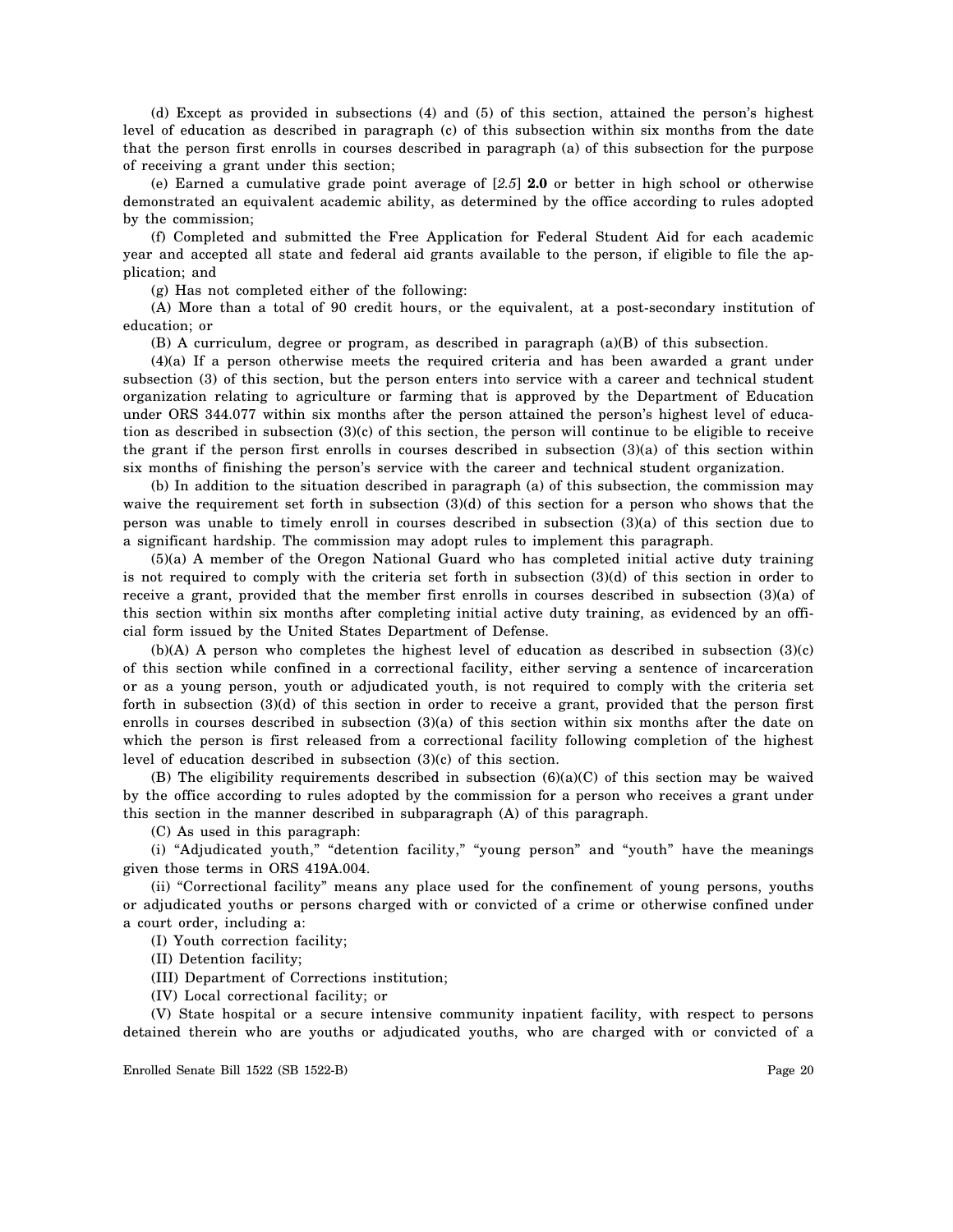crime or who are detained therein after having been found guilty except for insanity of a crime under ORS 161.290 to 161.373 or having been found responsible except for insanity under ORS 419C.411.

(iii) "Department of Corrections institution" has the meaning given that term in ORS 421.005.

(iv) "Local correctional facility" has the meaning given that term in ORS 169.005.

(v) "Youth correction facility" has the meaning given that term in ORS 420.005.

(c)(A) If a person was a foster child:

(i) The person shall be treated as meeting the residency criteria for eligibility under subsection (3)(b) of this section if, but for the person's placement in out-of-state foster care, the person otherwise meets the requirements of subsection (3)(b) of this section.

(ii) The person shall be treated as attaining the person's highest level of education in this state under subsection (3)(c) of this section if the person attained the person's highest level of education while placed in out-of-state foster care and the person's highest level of education substantially meets the requirements under subsection (3)(c) of this section.

(iii) The person is not required to comply with the criteria set forth in subsection (3)(d) of this section in order to receive a grant provided that the person completes the highest level of education as described in subparagraph (A)(ii) of this paragraph while in a treatment program and the person first enrolls in courses described in subsection (3)(a) of this section within 12 months after the date on which the person is released from the treatment program.

(B) Upon request from the commission, the Department of Human Services shall provide documentation of the placement status of a person described in paragraph (c)(A) of this subsection.

(C) As used in this paragraph:

(i) "Foster care" means substitute care for children placed by the Department of Human Services or a tribal child welfare agency away from the child's parents and for whom the department or agency has placement and care responsibility, including placements in foster family homes, foster homes of relatives, group homes, emergency shelters, residential facilities, child care institutions and preadoptive homes.

(ii) "Foster child" means a child over whom the Department of Human Services retained jurisdiction under ORS 417.200 for the duration of the child's placement in foster care outside the State of Oregon.

(6)(a) A person continues to remain eligible to receive a grant under this section if the person, in addition to satisfying the criteria specified in subsection (3) of this section, meets the following criteria:

(A) Maintains at least the minimum cumulative grade point average prescribed by the commission based on federal aid grant requirements;

(B) Makes satisfactory academic progress toward a curriculum, degree or program, as described in subsection  $(3)(a)(B)$  of this section, as prescribed by the commission based on federal aid grant requirements; **and**

(C) Enrolls in courses described in subsection (3)(a) of this section for a sufficient number of credit hours to be considered at least a half-time student each term for at least three terms in each consecutive academic year**.**[*; and*]

[*(D) Completes a first-year experience, as identified by the community college and reported by the community college to the commission.*]

(b) A person who fails to meet an eligibility requirement described in paragraph (a) of this subsection becomes ineligible to receive a grant under this section for the term after which the person fails to meet the eligibility requirement, unless the eligibility requirement is waived by the office according to rules adopted by the commission.

(7)(a) The total amount of a grant awarded under this section shall be based on each term that a person is enrolled in courses described in subsection (3)(a) of this section. Except as provided in subsections (9) and (10) of this section, after the amount of tuition for the person for the term is reduced by any amounts received by the person in state and federal aid grants, the person shall be eligible for a grant under this section in an amount that equals: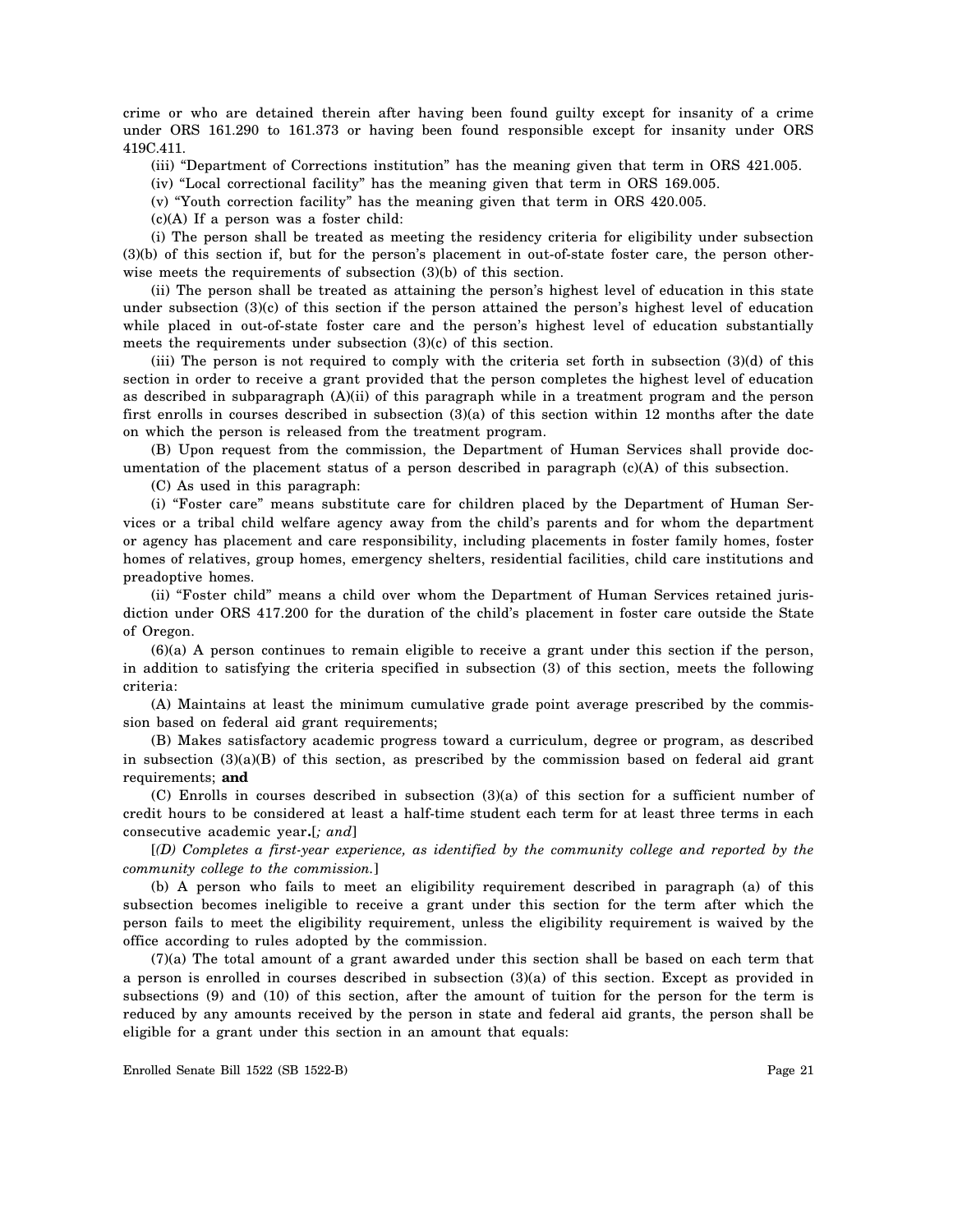(A) Except as provided by [*paragraphs*] **paragraph** (b) [*and (c)*] of this subsection, not less than the greater of:

(i) [*\$1,000*] **\$2,000, adjusted for inflation based on the increase of the average cost of tuition at a community college operated under ORS chapter 341 in a manner determined by the commission by rule**; and

(ii) The person's actual cost for tuition.

(B) Not more than the lesser of:

(i) The average cost of tuition at a community college in this state, as determined by the office; and

(ii) The person's actual cost for tuition.

[*(b) The amount of a grant, as calculated under paragraph (a) of this subsection, shall be reduced by \$50 for each term that the person receives a grant under this section.*]

 $[(c)(A)]$  (b)(A) If the office determines both that the person's actual cost for tuition exceeds the amount set forth in paragraph (a)(A)(i) of this subsection and that the person's actual cost for tuition exceeds the average cost of tuition at a community college in this state, the person shall be eligible for a grant in an amount that equals the average cost of tuition at a community college in this state.

(B) If the office determines that the person's actual cost for tuition is less than the amount set forth in paragraph  $(a)(A)(i)$  of this subsection, the person shall be eligible for a grant in an amount that equals the amount set forth in paragraph  $(a)(A)(i)$  of this subsection.

[*(d)*] **(c)** The minimum amount of a grant, as calculated under paragraphs (a) [*to (c)*] **and (b)** of this subsection, may be prorated for a person who is enrolled in courses described in subsection (3)(a) of this section for a sufficient number of credit hours to be considered at least a half-time student but not a full-time student.

[*(e)*] **(d)** The commission may prescribe by rule whether to include fees, and any limitations related to the inclusion of fees, when determining the actual cost of tuition or the average cost of tuition under this subsection.

(8) The commission may adopt by rule the priority by which grants are awarded, which may allow for preference to be given to persons enrolled in school districts or high schools that meet specified criteria.

(9) Prior to the start of the fall term of each academic year, the commission shall determine whether there are sufficient moneys to award a grant under this section to each person who meets the criteria described in subsections (3) to (6) of this section. **When making a determination under this subsection, the commission may consider both projected resources and statutory modifications that will take effect during the current biennium.** On the basis of this determination the commission may:

(a) Limit eligibility to receive a grant under this section to a person whose [*family contribution*] **financial resources**, as determined by the commission by rule, [*is*] **are** at or below the level the commission determines is necessary to allow the commission to operate the Oregon Promise program with available moneys; or

(b) Reduce or eliminate any limitation on eligibility previously imposed by the commission under paragraph (a) of this subsection.

(10)(a) If at any time the commission determines that there are insufficient moneys to provide a grant to each person who has been awarded a grant under this section, the commission may[*:*]

[*(A)*] decrease the total amount of the grant awarded**.**[*; or*]

[*(B) Increase the amount that a person must pay under subsection (7)(b) of this section for each term that the person receives a grant under this section.*]

(b) If at any time the commission determines that the amount of moneys available to operate the Oregon Promise program exceeds the amount determined under subsection (9) of this section, the commission may reduce or eliminate any limitation on eligibility to receive a grant under this section that was previously imposed by the commission under subsection (9)(a) of this section.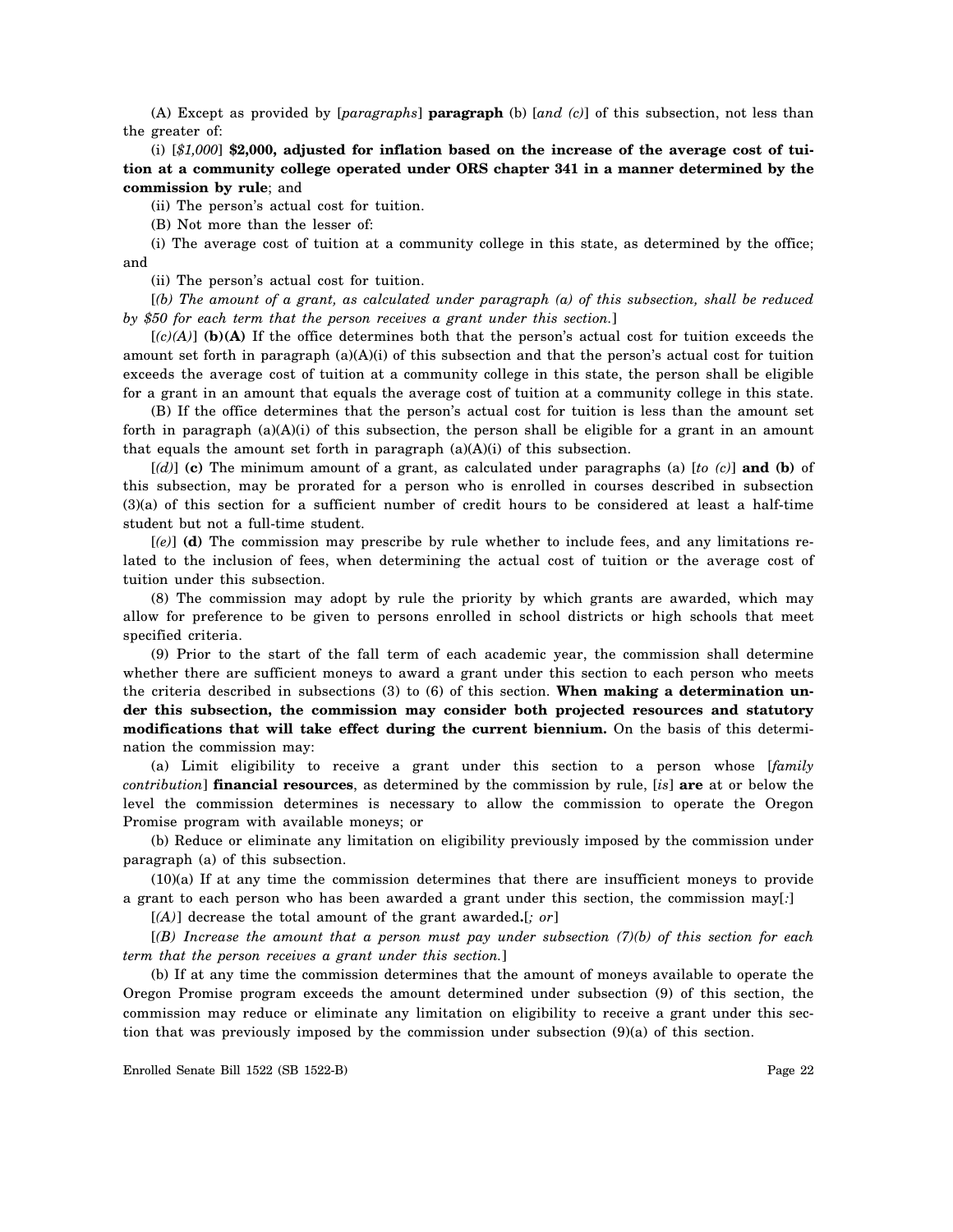(c) The commission shall promptly notify the interim committees of the Legislative Assembly responsible for higher education each time the commission takes any action under paragraph (a) or (b) of this subsection.

(11) The commission shall adopt any rules necessary for the administration of this section, including any requirements related to:

(a) Specifying the form and timelines for submitting an application for a grant under this section;

(b) Determining whether a person is eligible for a grant under this section, including whether the person shall be given priority as allowed under subsection (8) of this section;

(c) Implementing programs or policies that improve the academic success or completion rates for persons who receive a grant under this section;

(d) Prescribing eligibility requirements and grant calculations for persons dually enrolled in a community college and a public university; and

(e) Evaluating the impact of the program established under this section, including any requirements for reporting data needed for evaluations.

(12) No later than December 31 of each even-numbered year, the commission shall submit to an interim legislative committee related to education a report that summarizes the commission's findings on the impact of the program established under this section. The report shall include:

(a) Student completion rates of curricula, degrees and programs described in subsection  $(3)(a)(B)$ of this section;

(b) The amount of federal aid grants received by persons who received a grant under this section;

(c) The financial impact of the program on school districts that had students receive a grant under this section;

(d) The financial impact and the enrollment impact of the program on community colleges and public universities in this state; and

(e) The overall success rate of the program and financial impact of the program.

**SECTION 19. The amendments to ORS 341.522 by section 18 of this 2022 Act first apply to the 2022-2023 academic year.**

#### **PHYSICAL EDUCATION REQUIREMENTS**

**SECTION 20.** ORS 329.496 is amended to read:

329.496. (1) Every public school student in kindergarten through grade eight shall participate in physical education for the entire school year.

(2)(a) Students in kindergarten through grade five, and students in grade six at a school that teaches kindergarten through grade six, shall participate in physical education for at least 150 minutes during each school week.

(b) Except as provided by paragraph (a) of this subsection, students in grades six through eight shall participate in physical education for at least 225 minutes during each school week.

(c) Notwithstanding the time requirements established by paragraphs (a) and (b) of this subsection, the State Board of Education shall adopt rules that prorate the time requirements for:

(A) School weeks with scheduled school closures, including closures for holidays, inservice days and days scheduled for parent-teacher conferences;

(B) School weeks with unscheduled school closures, including closures for inclement weather and emergencies;

(C) School weeks with out-of-school activities that occur during usual school hours, including field trips and outdoor school programs;

(D) Part-time school programs, including half-day kindergarten; and

(E) Irregular class schedules, including class schedules based on a four-day week.

(d) School districts and public charter schools are not required to comply with the time requirements established by paragraphs (a) and (b) of this subsection for school years during the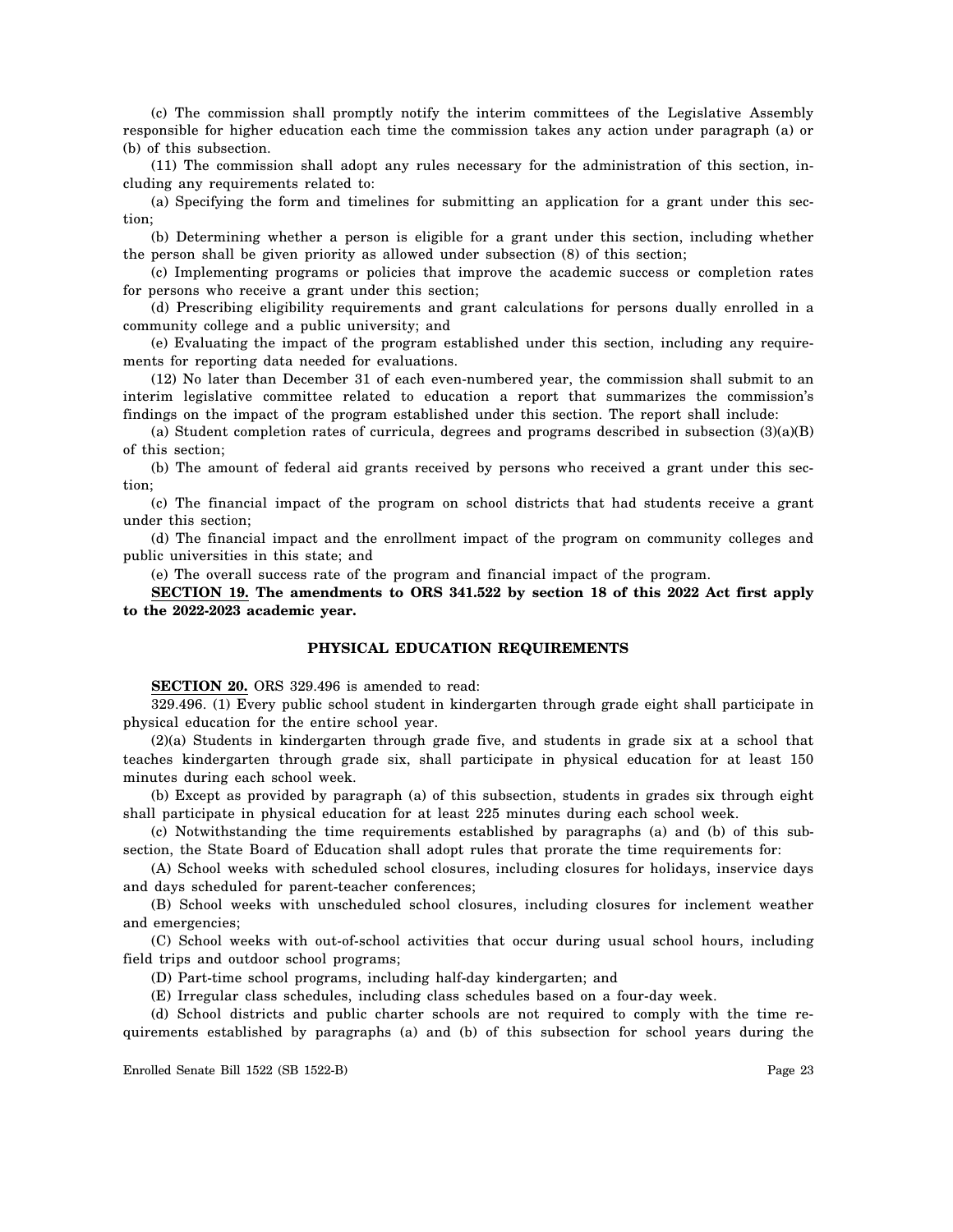biennium in which the total amounts appropriated or allocated to the State School Fund and available for distribution to school districts are less than the amounts determined to be needed for school districts through the State School Fund under the tentative budget prepared as provided by ORS 291.210. After the beginning of a biennium, a school district or a public charter school may cease to comply with the time requirements established by paragraphs (a) and (b) of this subsection if the amounts appropriated or allocated to the State School Fund and available for distribution to school districts are less than the amounts determined to be needed for distribution through the State School Fund, as calculated under ORS 291.210.

(3) School districts and public charter schools shall offer instruction in physical education that meets the academic content standards for physical education adopted by the State Board of Education under ORS 329.045. The instruction shall be a sequential, developmentally appropriate curriculum that is designed, implemented and evaluated to help students develop the knowledge, motor skills, self-management skills, attitudes and confidence needed to adopt and maintain physical activity throughout their lives.

(4)(a) School districts and public charter schools shall devote at least 50 percent of physical education class time to actual physical activity in each school week, with as much class time as possible spent in moderate physical activity.

(b)(A) For the purpose of satisfying the time requirements established by subsection (2) of this section, school districts and public charter schools may provide up to 45 minutes of activities during each school week that:

(i) Meet the academic content standards for physical education adopted by the State Board of Education under ORS 329.045;

(ii) Are provided for students by a teacher whose license allows the teacher to provide instruction in physical education to those students, even if the teacher does not have a physical education endorsement; and

(iii) Have been reviewed by a licensed teacher with a physical education endorsement.

(B) The Department of Education shall:

(i) Review and, as appropriate, approve activities that are developed by nonprofit professional organizations representing health and physical education educators if the activities meet the requirements of subparagraph (A) of this paragraph; and

(ii) Make available to school districts and public charter schools a list of activities approved as provided by this subparagraph.

(C) School districts and public charter schools may provide activities that meet the requirements of subparagraph (A) of this paragraph even if the activities are not approved as provided by subparagraph (B) of this paragraph.

(5)(a) Notwithstanding subsections (1), (2) and (4) of this section, a student with disabilities shall have suitably adapted physical education incorporated as part of the individualized education program developed for the student under ORS 343.151.

(b) Notwithstanding subsections (1), (2) and (4) of this section, a student who does not have an individualized education program but has chronic health problems, other disabling conditions or other special needs that preclude the student from participating in regular physical education instruction shall have suitably adapted physical education incorporated as part of an individualized health plan developed for the student by the school district or public charter school.

(6) School districts and public charter schools shall assess school curricula at regular intervals to measure the attainment of the minimum number of minutes that students are required to participate in physical education under this section.

(7)(a) All teachers of physical education for public school students in kindergarten through grade eight shall be adequately prepared and shall regularly participate in professional development activities to effectively deliver the physical education program.

(b)(A) Notwithstanding any licensing or endorsement requirements established by the Teacher Standards and Practices Commission, a teacher with an elementary multiple subject endorsement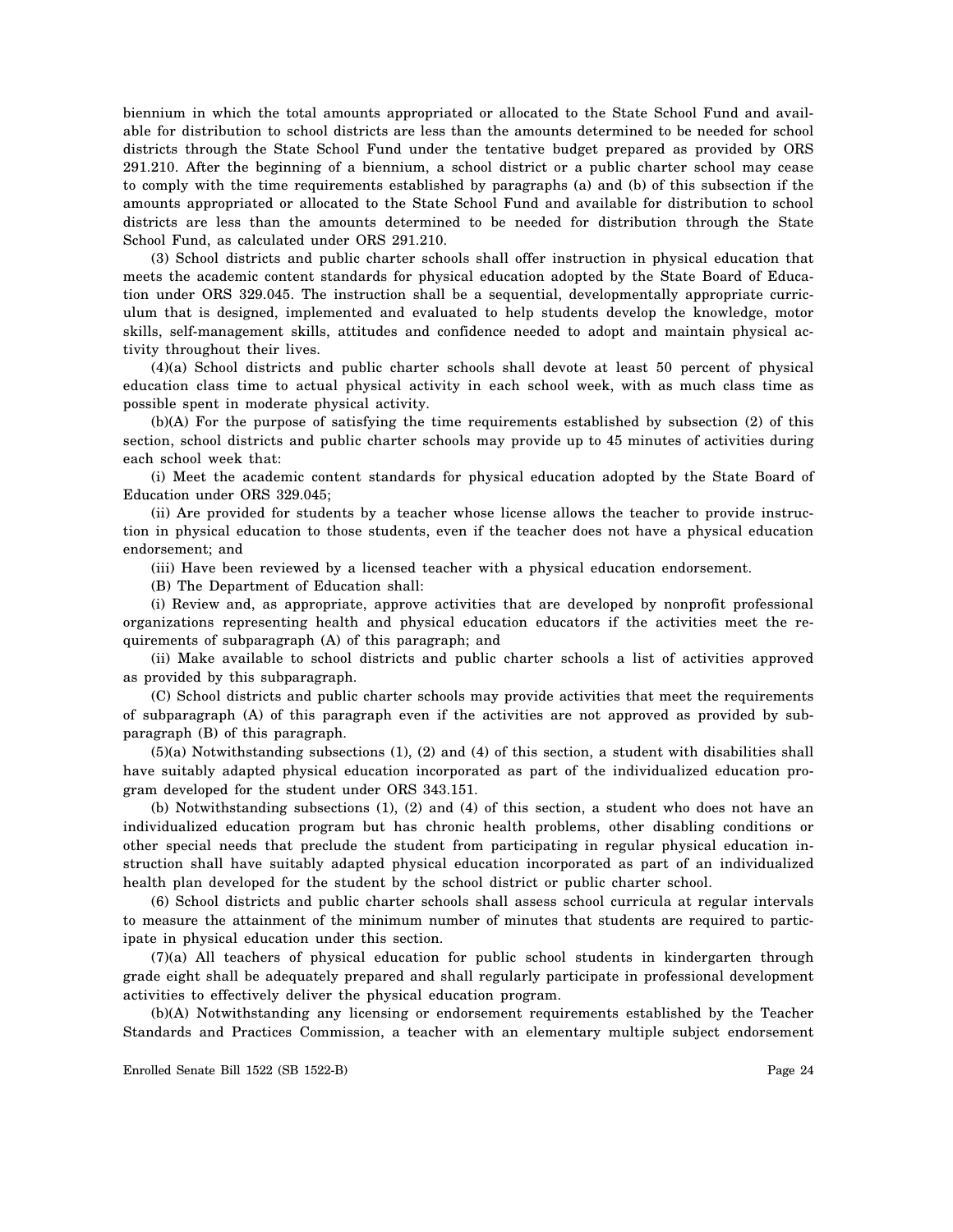may instruct students in activities described in subsection (4)(b) of this section if the activities are reviewed by a licensed teacher with a physical education endorsement.

(B) A teacher described in this paragraph may provide instruction in activities described in subsection (4)(b) of this section to students who are not regularly taught by the teacher as long as the instruction in the activities to students who are not regularly taught by the teacher does not exceed 45 minutes during each school week. Nothing in this subparagraph allows a school district to employ a teacher for the sole purpose of providing instruction in activities described in subsection (4)(b) of this section.

(8) A school district that does not comply with the requirements of this section is considered to be nonstandard under ORS 327.103.

**(9)(a) Notwithstanding subsection (8) of this section and pursuant to rules adopted by the State Board of Education, the Superintendent of Public Instruction may grant a waiver of the requirements of this section to a school district or a public charter school if the superintendent finds that the school district or public charter school is unable to meet the requirements because of a human-created disaster or a natural disaster.**

**(b) A waiver granted under this subsection may be:**

**(A) In whole or in part of the requirements prescribed by this section; and**

**(B) Granted for only one school year, but may be renewed for subsequent school years based on rules adopted by the board if the school district or public charter school continues to be impacted by the disaster.**

**SECTION 21. (1) The amendments to ORS 329.496 by section 20 of this 2022 Act first apply to the 2020-2021 school year.**

**(2) Notwithstanding ORS 329.496 or section 2, chapter 301, Oregon Laws 2017, a school district may not be considered to be nonstandard for failure to comply with the provisions of ORS 329.496 or section 2, chapter 301, Oregon Laws 2017, if the school district receives a waiver as provided by ORS 329.496 (9).**

## **LOCATIONS OF MARIJUANA RETAILERS**

**SECTION 22.** ORS 475C.097 is amended to read:

475C.097. (1) The retail sale of marijuana items is subject to regulation by the Oregon Liquor and Cannabis Commission.

(2) A marijuana retailer must have a retail license issued by the commission for the premises at which marijuana items are sold. To hold a retail license under this section, a marijuana retailer:

(a) Must apply for a license in the manner described in ORS 475C.033;

(b) Must provide proof that the applicant is 21 years of age or older;

(c) May not be located in an area that is zoned exclusively for residential use;

(d) Except as provided in ORS 475C.101, may not be located within 1,000 feet of:

**(A) A building where a public prekindergarten or kindergarten program is provided by a school district or an education service district;**

[*(A)*] **(B)** A public elementary or secondary school for which attendance is compulsory under ORS 339.020; or

[*(B)*] **(C)** A private or parochial elementary or secondary school, teaching children as described in ORS 339.030 (1)(a); and

(e) Must meet the requirements of any rule adopted by the commission under subsection (3) of this section.

(3) The commission shall adopt rules that:

(a) Require a marijuana retailer to annually renew a license issued under this section;

(b) Establish application, licensure and renewal of licensure fees for marijuana retailers;

(c) Require marijuana items sold by a marijuana retailer to be tested in accordance with ORS 475C.544;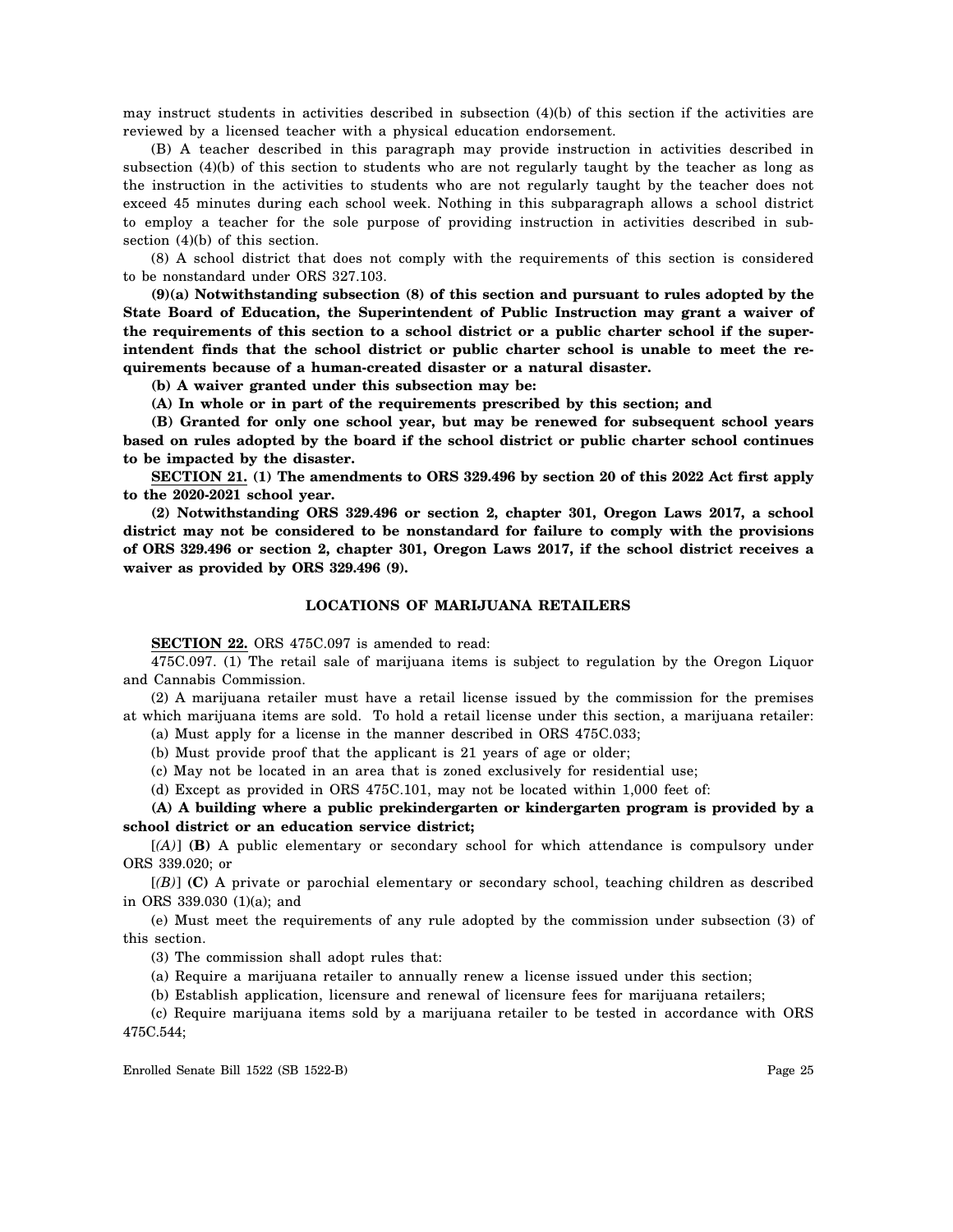(d) Notwithstanding ORS 475C.205, allow a marijuana retailer to deliver marijuana items to another marijuana retailer that has on the marijuana retailer's license application a person that has an interest in or authority over the management of the other marijuana retailer;

(e) Subject to the limitations and privileges described in ORS 475C.149 (3), allow a marijuana retailer registered under ORS 475C.149 to sell medical grade cannabinoid products, cannabinoid concentrates and cannabinoid extracts at retail in the same manner that rules adopted under ORS 475C.005 to 475C.525 allow a marijuana retailer to sell general use cannabinoid products, cannabinoid concentrates and cannabinoid extracts at retail, excepting those circumstances where differentiating between the sale of medical grade cannabinoid products, cannabinoid concentrates and cannabinoid extracts and the sale of general use cannabinoid products, cannabinoid concentrates and cannabinoid extracts is necessary to protect the public health and safety; and

(f) Require a marijuana retailer to meet any public health and safety standards and industry best practices established by the commission by rule.

(4) Fees adopted under subsection (3)(b) of this section:

(a) May not exceed, together with other fees collected under ORS 475C.005 to 475C.525, the cost of administering ORS 475C.005 to 475C.525; and

(b) Shall be deposited in the Marijuana Control and Regulation Fund established under ORS 475C.297.

**SECTION 23.** ORS 475C.101 is amended to read:

475C.101. Notwithstanding ORS 475C.097 (2)(d), a marijuana retailer may be located within 1,000 feet of a [*school*] **building described in ORS 475C.097 (2)(d)** if:

(1)(a) The marijuana retailer is not located within 500 feet of:

**(A) A building where a public prekindergarten or kindergarten program is provided by a school district or an education service district;**

[*(A)*] **(B)** A public elementary or secondary school for which attendance is compulsory under ORS 339.020; or

[*(B)*] **(C)** A private or parochial elementary or secondary school, teaching children as described in ORS 339.030 (1)(a); and

(b) The Oregon Liquor and Cannabis Commission determines that there is a physical or geographic barrier capable of preventing children from traversing to the premises of the marijuana retailer; or

(2) The marijuana retailer was established before August 1, 2017, in accordance with a city or county ordinance adopted under section 29b, chapter 83, Oregon Laws 2016.

**SECTION 24.** ORS 475C.105 is amended to read:

475C.105. If a [*school*] **building** described in ORS 475C.097 (2)(d) that has not previously been attended by children is established within 1,000 feet of a premises for which a license has been issued under ORS 475C.097, the marijuana retailer located at that premises may remain at that location unless the Oregon Liquor and Cannabis Commission revokes the license of the marijuana retailer under ORS 475C.265.

**SECTION 25.** ORS 475C.833 is amended to read:

475C.833. (1)(a) The Oregon Health Authority shall establish by rule a medical marijuana dispensary registration system for the purpose of tracking and regulating the transfer of:

(A) Usable marijuana, immature marijuana plants and seeds from registry identification cardholders, designated primary caregivers and persons responsible for marijuana grow sites to medical marijuana dispensaries;

(B) Medical cannabinoid products, cannabinoid concentrates and cannabinoid extracts from persons responsible for marijuana processing sites to medical marijuana dispensaries; and

(C) Usable marijuana, immature marijuana plants, seeds, medical cannabinoid products, cannabinoid concentrates and cannabinoid extracts from medical marijuana dispensaries to registry identification cardholders and designated primary caregivers.

(b) A person may not operate an establishment for the purpose of providing the services described in paragraph (a) of this subsection unless the person is registered under this section.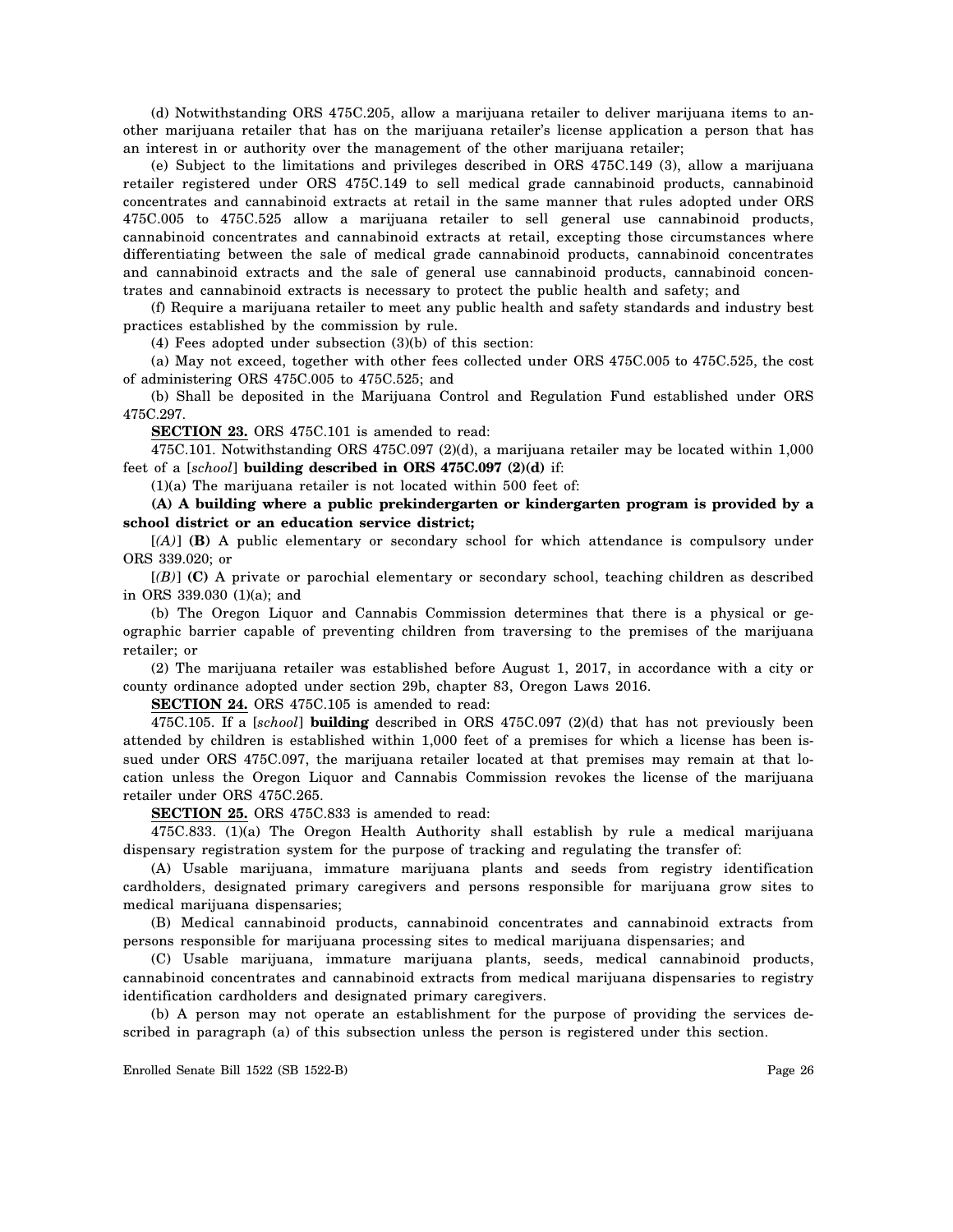(2) The registration system established under subsection (1) of this section must require an applicant for a medical marijuana dispensary to submit an application to the authority that includes:

(a) The name of the individual who owns the medical marijuana dispensary or, if a business entity owns the medical marijuana dispensary, the name of each individual who has a financial interest in the medical marijuana dispensary;

(b) The name of the individual or individuals responsible for the medical marijuana dispensary, if different from the name of the individual who owns the medical marijuana dispensary;

(c) The address of the medical marijuana dispensary;

(d) Proof that each individual responsible for the medical marijuana dispensary is 21 years of age or older;

(e) Documentation, as required by the authority by rule, that demonstrates the medical marijuana dispensary meets the requirements of subsection (3) of this section; and

(f) Any other information that the authority considers necessary.

(3) To qualify for registration under this section, a medical marijuana dispensary:

(a) May not be located in an area that is zoned for residential use;

(b) May not be located at the same address as a marijuana grow site;

(c) Must be registered as a business, or have filed an application to register as a business, with the office of the Secretary of State;

(d) Except as provided under ORS 475C.840, may not be located within 1,000 feet of:

**(A) A building where a public prekindergarten or kindergarten program is provided by a school district or an education service district;**

[*(A)*] **(B)** A public elementary or secondary school for which attendance is compulsory under ORS 339.020; or

[*(B)*] **(C)** A private or parochial elementary or secondary school, teaching children as described in ORS 339.030 (1)(a);

(e) Must not be located within 1,000 feet of another medical marijuana dispensary; and

(f) Must meet the requirements of any rule adopted by the authority under subsection (10) of this section.

(4)(a) The authority shall conduct a criminal records check under ORS 181A.195 for each individual named in an application submitted under subsection (2) of this section.

(b) An individual convicted for the manufacture or delivery of a controlled substance in Schedule I or Schedule II may not own or be responsible for a medical marijuana dispensary for two years from the date the individual is convicted.

(c) An individual convicted more than once for the manufacture or delivery of a controlled substance in Schedule I or Schedule II may not own or be responsible for a medical marijuana dispensary.

(5) If a person submits the application required under subsection (2) of this section, if the medical marijuana dispensary identified in the application meets the requirements of this section and any rules adopted under this section and if each individual named in the application passes the criminal records check required under subsection (4) of this section, the authority shall register the medical marijuana dispensary and issue proof of registration. Proof of registration must be displayed on the premises of the medical marijuana dispensary at all times.

(6) A medical marijuana dispensary that is registered under this section is not required to register with the State Board of Pharmacy under ORS 475.125.

(7) The individual or individuals responsible for a medical marijuana dispensary shall maintain documentation of each transfer of usable marijuana, medical cannabinoid products, cannabinoid concentrates, cannabinoid extracts, immature marijuana plants and seeds.

(8) The authority may inspect:

(a) The premises of a proposed medical marijuana dispensary or a registered medical marijuana dispensary to ensure compliance with this section and ORS 475C.843 and any rules adopted under this section or ORS 475C.843; and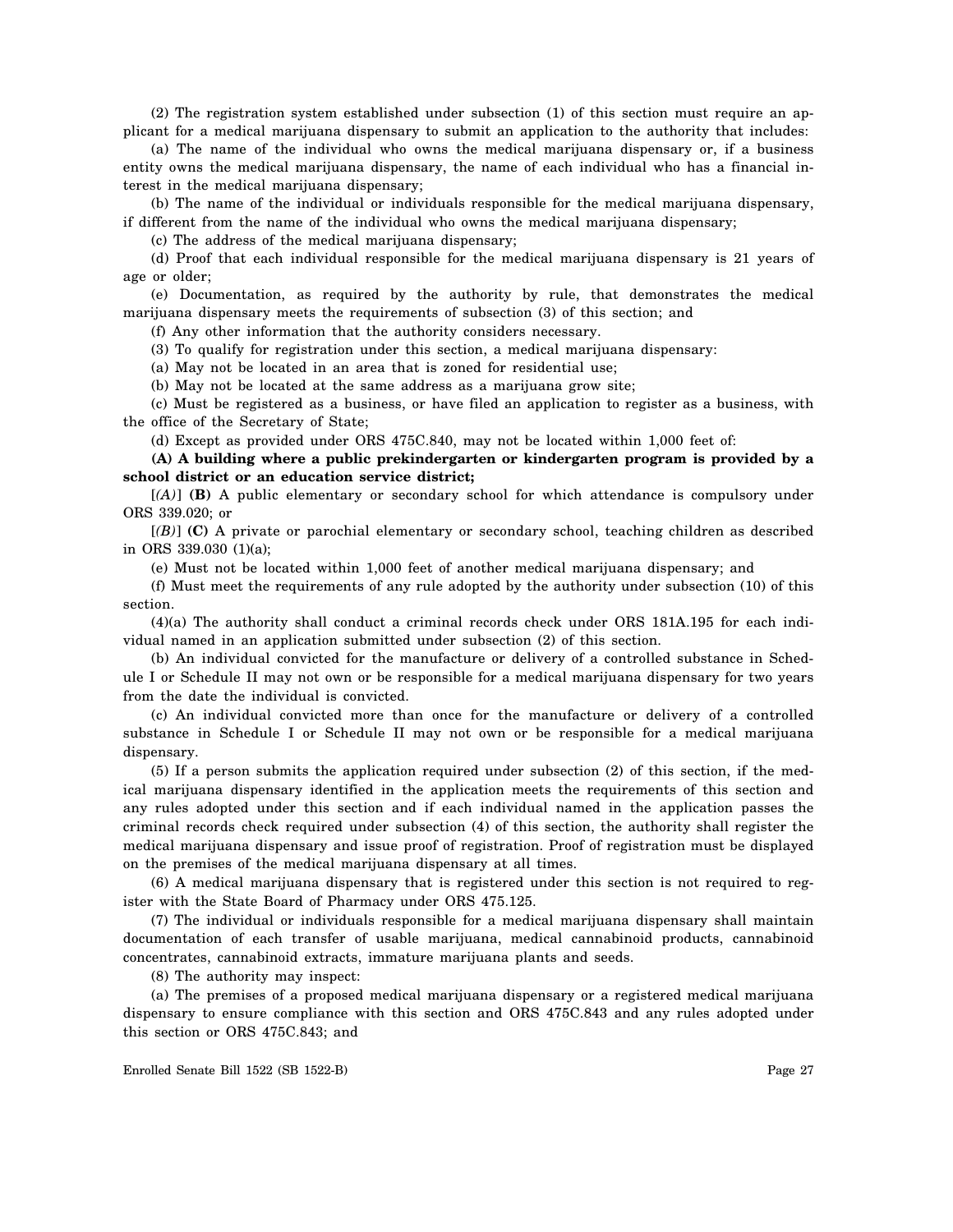(b) The records of a registered medical marijuana dispensary to ensure compliance with subsection (7) of this section.

(9) Subject to the provisions of ORS chapter 183, the authority may refuse to register an applicant under this section or may suspend or revoke the registration of a medical marijuana dispensary if the authority determines that the applicant, the owner of the medical marijuana dispensary, a person responsible for the medical marijuana dispensary, or an employee of the medical marijuana dispensary, violated a provision of ORS 475C.770 to 475C.919, a rule adopted under ORS 475C.770 to 475C.919 or an ordinance adopted pursuant to ORS 475C.897.

(10) The authority shall adopt rules to implement this section, including rules that:

(a) Require a registered medical marijuana dispensary to annually renew the registration for that dispensary;

(b) Establish fees for registering, and renewing the registration of, a medical marijuana dispensary;

(c) Require that each medical marijuana dispensary install and maintain a minimum security system that includes video surveillance, an alarm system and a safe;

(d) Require that usable marijuana, medical cannabinoid products, cannabinoid concentrates, cannabinoid extracts and immature marijuana plants transferred by a medical marijuana dispensary be tested to ensure the public health and safety; and

(e) Impose any other standard on the operation of a medical marijuana dispensary to ensure the public health and safety.

**SECTION 26.** ORS 475C.840 is amended to read:

475C.840. Notwithstanding ORS 475C.833 (3)(d), a medical marijuana dispensary may be located within 1,000 feet of a [*school*] **building described in ORS 475C.833 (3)(d)** if:

(1)(a) The medical marijuana dispensary is not located within 500 feet of:

**(A) A building where a public prekindergarten or kindergarten program is provided by a school district or an education service district;**

[*(A)*] **(B)** A public elementary or secondary school for which attendance is compulsory under ORS 339.020; or

[*(B)*] **(C)** A private or parochial elementary or secondary school, teaching children as described in ORS 339.030 (1)(a); and

(b) The Oregon Health Authority determines that there is a physical or geographic barrier capable of preventing children from traversing to the premises of the medical marijuana dispensary; or

(2) The medical marijuana dispensary was established before August 1, 2017, in accordance with a city or county ordinance adopted under section 29, chapter 83, Oregon Laws 2016.

**SECTION 27.** ORS 475C.847 is amended to read:

475C.847. If a [*school*] **building** described in ORS 475C.833 (3)(d) that has not previously been attended by children is established within 1,000 feet of a medical marijuana dispensary, the medical marijuana dispensary may remain at its current location unless the Oregon Health Authority revokes the registration of the medical marijuana dispensary.

**SECTION 28. The amendments to ORS 475C.097, 475C.101, 475C.105, 475C.833, 475C.840 and 475C.847 by sections 22 to 27 of this 2022 Act become operative on January 1, 2023.**

#### **PERS FOR PUBLIC CHARTER SCHOOL MEMBERS**

**SECTION 29.** ORS 338.135 is amended to read:

338.135. (1) Employee assignment to a public charter school shall be voluntary.

(2)(a) A public charter school or the sponsor of the public charter school is considered the employer of any employees of the public charter school. If a school district board is not the sponsor of the public charter school, the school district board may not be the employer of the employees of the public charter school and the school district board may not collectively bargain with the em-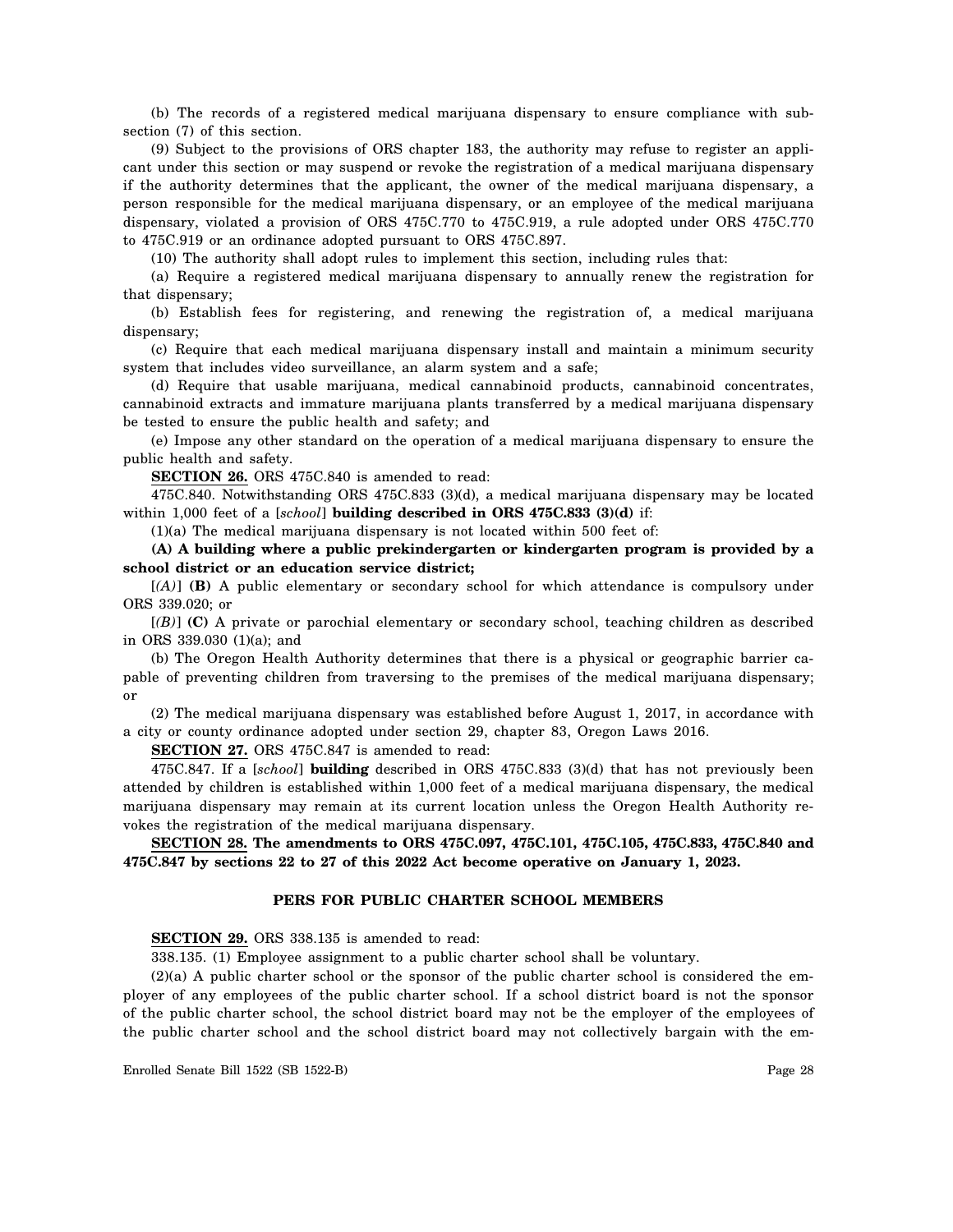ployees of the public charter school. The public charter school governing body shall control the selection of employees at the public charter school.

(b) If a virtual public charter school or the sponsor of a virtual public charter school contracts with a for-profit entity to provide educational services through the virtual public charter school, the for-profit entity may not be the employer of any employees of the virtual public charter school unless:

(A) The employee is an administrator who does not have any teaching responsibilities; and

(B) Both the executive officer of the sponsor and the public charter school governing body approve employment by the for-profit entity. The executive officer or governing body may choose to grant approval under this subparagraph:

(i) For all employees of the for-profit entity who meet the description in subparagraph (A) of this paragraph;

(ii) Based on the job categories of the employees who meet the description in subparagraph (A) of this paragraph; or

(iii) On a case-by-case basis for each employee who meets the description in subparagraph (A) of this paragraph.

(3) The school district board of the school district within which the public charter school is located shall grant a leave of absence to any employee who chooses to work in the public charter school. The length and terms of the leave of absence shall be set by negotiated agreement or by board policy. However, the length of the leave of absence may not be less than two years unless:

(a) The charter of the public charter school is terminated or the public charter school is dissolved or closed during the leave of absence; or

(b) The employee and the school district board have mutually agreed to a different length of time.

(4) An employee of a public charter school operating within a school district who is granted a leave of absence from the school district and returns to employment with the school district shall retain seniority and benefits as an employee pursuant to the terms of the leave of absence. Notwithstanding ORS 243.650 to 243.809, a school district that was the employer of an employee of a public charter school not operating within the school district may make provisions for the return of the employee to employment with the school district.

(5)(a) For purposes of ORS chapters 238 and 238A, a public charter school shall be considered a public employer and as such shall participate in the Public Employees Retirement System.

(b) For purposes of determining the salary paid [*between August 29, 2003, and January 1, 2020, to a*] **to an active** member of the Public Employees Retirement System under ORS 238A.005 (17) during the period between August 29, 2003, and January 1, 2020, remuneration paid to a member in return for services to a public charter school is deemed includable in the member's taxable income under Oregon law during a period of continuous employment with any public charter school if:

(A) The member was hired in a qualifying position by any public charter school on or after August 29, 2003;

**(B) The member was informed in writing by the public charter school during the period of continuous employment that the member was eligible to participate in the Public Employees Retirement System and the public charter school made contributions to the system on the member's behalf;**

[*(B)*] **(C)** The remuneration was, or would have been if the member were an Oregon resident, includable in the member's taxable income under Oregon law during the period of continuous employment; and

[*(C)*] **(D)** The member resided and performed services in the United States during the period of continuous employment.

(c) As used in this subsection, "continuous employment" means employment with a public charter school that is not interrupted by a period of more than 30 consecutive calendar days.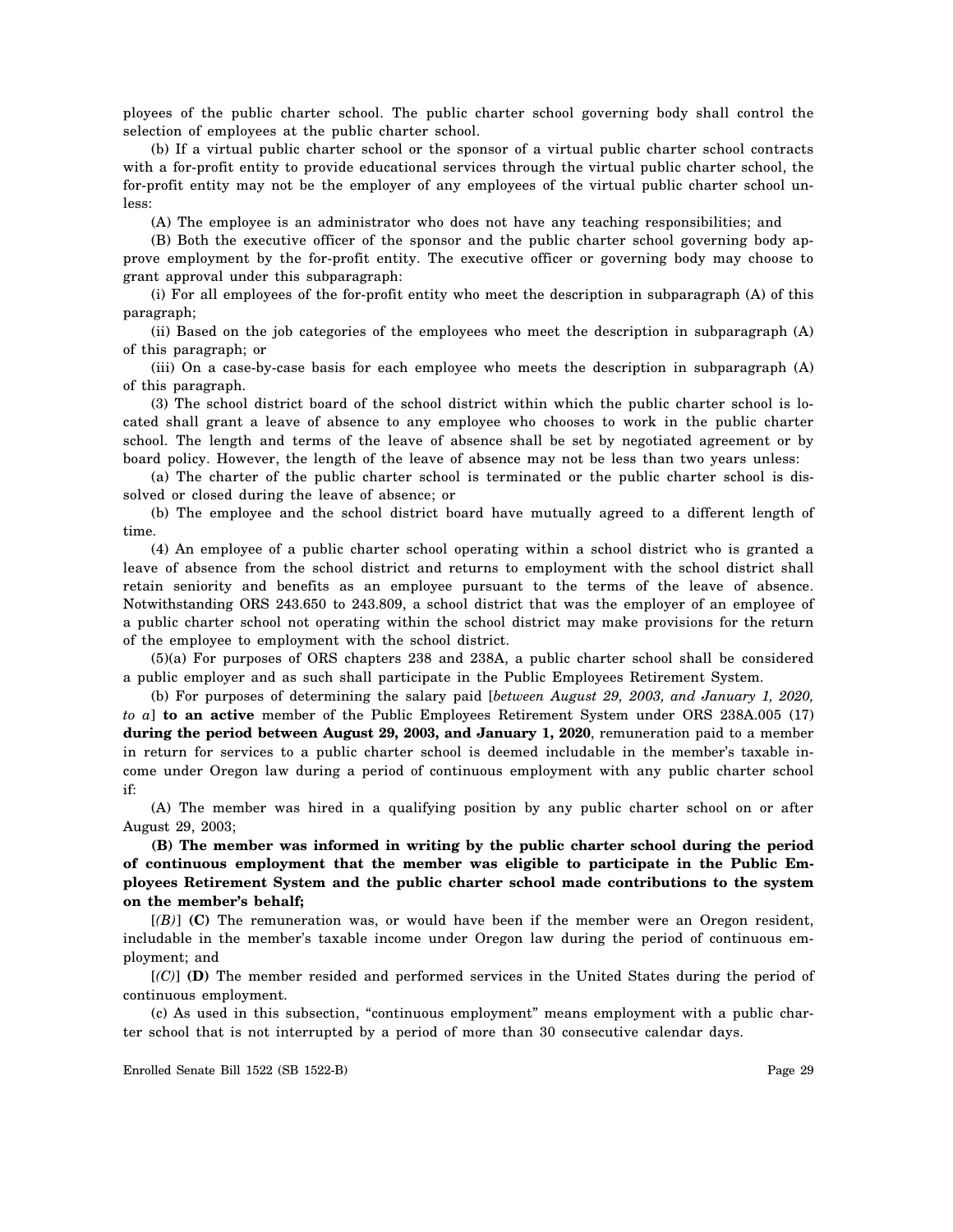(6) For teacher licensing, employment experience in public charter schools shall be considered equivalent to experience in public schools.

(7)(a) Any person employed as an administrator in a public charter school shall be licensed or registered to administer by the Teacher Standards and Practices Commission.

(b) Any person employed as a teacher in a public charter school shall be licensed or registered to teach by the commission.

(c) Notwithstanding paragraph (a) or (b) of this subsection, at least one-half of the total full-time equivalent (FTE) teaching and administrative staff at the public charter school shall be licensed by the commission pursuant to ORS 342.125.

(8) Notwithstanding ORS 243.650, a public charter school shall be considered a school district for purposes of ORS 243.650 to 243.809. An employee of a public charter school may be a member of a labor organization or organize with other employees to bargain collectively. Bargaining units at the public charter school may be separate from other bargaining units of the sponsor or of the school district in which the public charter school is located. Employees of a public charter school may be part of the bargaining units of the sponsor or of the school district in which the public charter school is located.

(9) An entity described in ORS 338.005 (4) may not waive the right to sponsor a public charter school in a collective bargaining agreement.

## **HEALTH CARE BENEFITS FOR PART-TIME FACULTY**

#### **SECTION 30.** ORS 350.355 is amended to read:

350.355. (1)(a) Except as provided in paragraph (b) of this subsection, a part-time faculty member at a public institution of higher education is eligible for the same employee-only health care benefits as full-time faculty members if the part-time faculty member is working at a level equal to at least half of a full-time equivalent employee **determined as an average** either at a single public institution of higher education or in aggregate at multiple public institutions of higher education during at least three of the four previous academic terms.

(b) The total cost of providing any health benefit plan offered by a public institution of higher education to a part-time faculty member under this section may not increase annually by more than the annual increase in premium amounts paid for contracted health benefit plans that is permitted under ORS 243.135 (8)(b) or 243.866 (9)(b).

(2)(a) In order to receive employee-only health care benefits under this section, a part-time faculty member must select a home public institution of higher education for the duration of the benefit year under a process established by each institution. A home public institution of higher education selected under this subsection:

(A) Must be one at which the part-time faculty member is working during the academic term at the time of the application; and

(B) Is responsible for:

(i) Determining whether the part-time faculty member is eligible to receive health care benefits under this section;

(ii) Determining, on [*a semiannual*] **an annual** basis, whether a part-time faculty member who was found to be eligible to receive health care benefits under sub-subparagraph (i) of this subparagraph continues to be eligible to receive health care benefits under this section;

(iii) Collecting the premiums for health benefit plans that must be paid by the part-time faculty member under subsection (3) of this section;

(iv) Paying the full cost of the insurance premiums for providing health benefit plans to the part-time faculty member, subject to reimbursement as described in subsection (4) of this section; and

(v) Administering and providing health benefit plans to the part-time faculty member in the manner described in this section.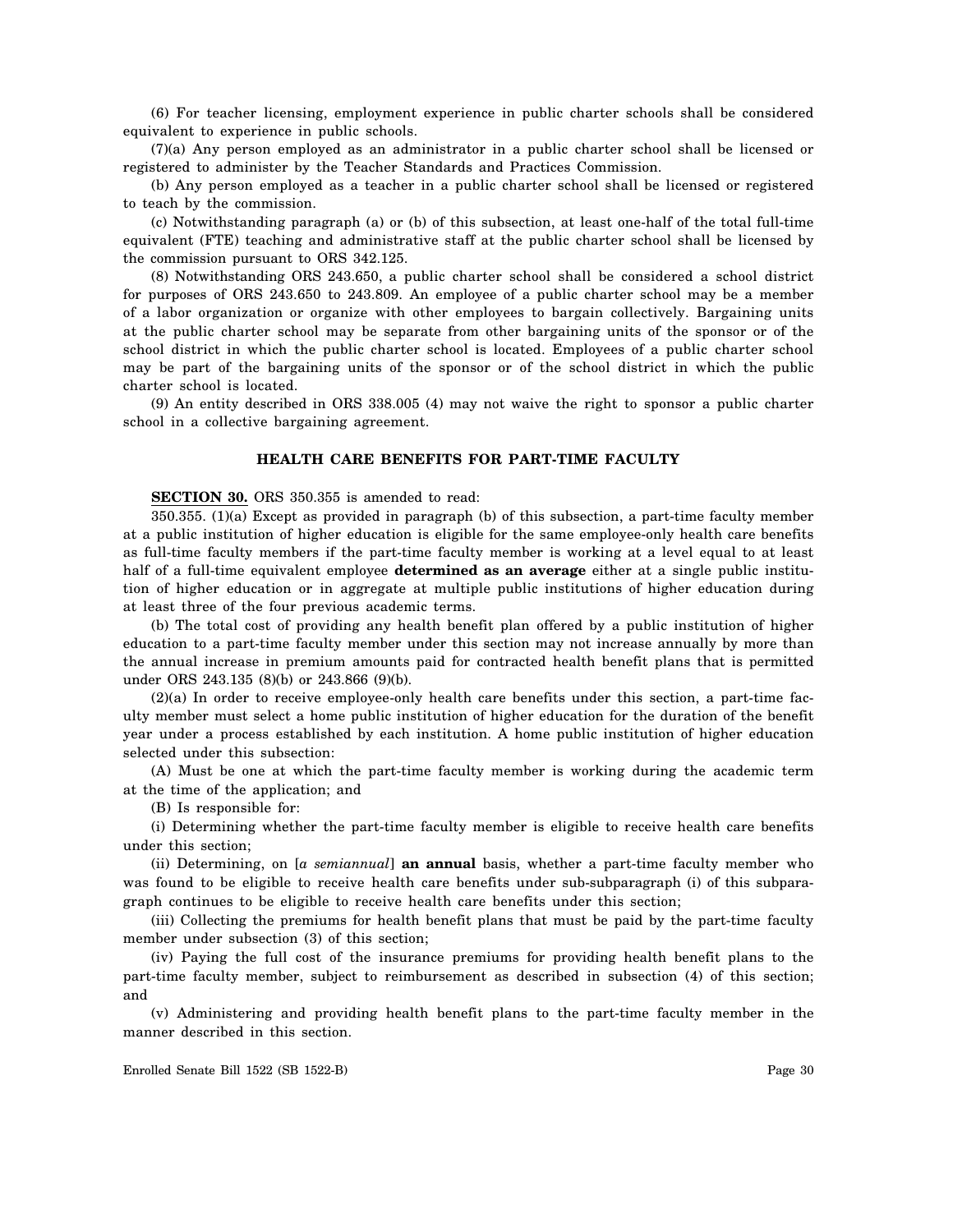(b) In order to receive health care benefits under this section, a part-time faculty member must provide the home public institution of higher education with all information necessary for the institution to determine the eligibility of the part-time faculty member to receive health care benefits under this section.

(3)(a) Except as provided in paragraph (b) of this subsection, a part-time faculty member at a public institution of higher education shall pay 10 percent of all insurance premiums for health benefit plans.

(b) A public institution of higher education may provide by collective bargaining at the institution to pay for some or all of the insurance premiums that must otherwise be paid by a part-time faculty member under paragraph (a) of this subsection. The public institution of higher education may not be reimbursed under subsection (4) of this section for the costs the institution incurs to provide health benefit plans under this paragraph.

(4)(a) Every three months a public institution of higher education may request reimbursement from the Higher Education Coordinating Commission for the cost of paying insurance premiums for providing health benefit plans to each part-time faculty member who has selected the institution as the faculty member's home public institution of higher education under subsection (2) of this section.

(b) The commission shall use moneys from the Part-Time Faculty Insurance Fund established under ORS 350.357 to fully reimburse each public institution of higher education for all documented costs requested by the institution under this subsection, except for any costs described in subsection (3) of this section.

(5) Unless otherwise provided for by collective bargaining, a part-time faculty member at a public institution of higher education who is eligible for health care benefits under subsection (1) of this section may receive health care benefits only in the manner provided by this section.

(6) The Higher Education Coordinating Commission may adopt rules necessary to implement subsection (4) of this section.

**SECTION 31. The amendments to ORS 350.355 by section 30 of this 2022 Act apply to determinations of eligibility for health benefits that are made for an open enrollment period that occurs on or after the effective date of this 2022 Act.**

#### **APPROPRIATIONS**

**SECTION 32. Notwithstanding any other provision of law, the General Fund appropriation made to the Department of Corrections by section 1 (2), chapter 468, Oregon Laws 2021, for the biennium ending June 30, 2023, for central administration and administrative services, is increased by \$680,737 to carry out the provisions of this 2022 Act.**

**SECTION 33. Notwithstanding any other provision of law, the General Fund appropriation made to the Department of Corrections by section 1 (3), chapter 468, Oregon Laws 2021, for the biennium ending June 30, 2023, for correctional services, is increased by \$252,842 to carry out the provisions of this 2022 Act.**

**SECTION 34. Notwithstanding any other provision of law, the General Fund appropriation made to the Higher Education Coordinating Commission by section 1 (1), chapter 660, Oregon Laws 2021, for the biennium ending June 30, 2023, for Higher Education Coordinating Commission programs and operations, is increased by \$136,667 to carry out the provisions of this 2022 Act.**

#### **CAPTIONS**

**SECTION 35. The unit captions used in this 2022 Act are provided only for the convenience of the reader and do not become part of the statutory law of this state or express any legislative intent in the enactment of this 2022 Act.**

#### **EMERGENCY CLAUSE**